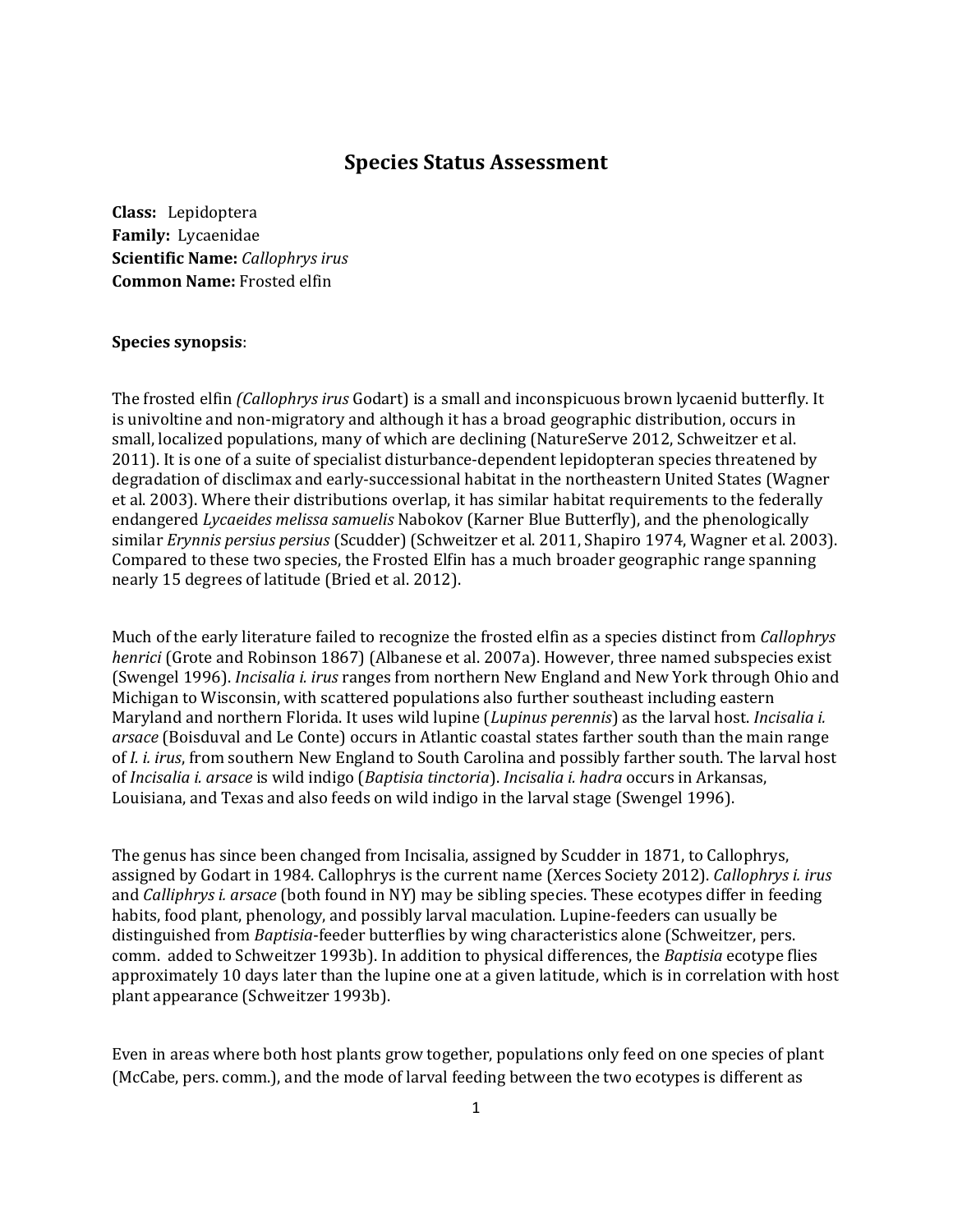well. The lupine variety feeds on the flowers and pods in May and June, while the mid-latitude *Baptisia* variety feeds on the developing leaves because flowers will not appear until later. *Baptisia* shoots appear 3 to 6 weeks later than *Lupinis* in the northeast and frosted elfins fly later at comparable latitudes where they use *Baptisia* (Schweitzer 1992). The existence of any association between [potential] larval subspecies is undocumented and unknown. There are other examples of a single species of Lepidoptera displaying Hopkins Host Selection Principal, or having two known larval hosts, but only using one of them when both are present (McCabe, pers. comm.).

Frosted elfins have a broad geographic distribution which, when shown on a typical range map, overstates the species' occurrence significantly. Historically, frosted elfins were distributed from southern Canada and the northeastern United States, south to Florida, and west to Texas and Wisconsin. They are now probably extinct from Canada, Maine, and Illinois and are listed as special concern, threatened, or endangered in 11 states in the eastern United States (NatureServe 2012). Frosted elfins may have been most widespread in the Great Lakes region from southern New England down the coast and Piedmont and into the Carolinas, and from there extended very spottily westward without ever reaching the Mississippi Valley. A disjunct subspecies occurs in Texas and adjacent areas (NatureServe 2012). Although they have a larger global range than the Karner blue butterfly (*Lycaeides melissa samuelis*), the two species are sympatric in the northern part of their range and where they co-occur, frosted elfins are usually less abundant (NatureServe 2012).

Within New York State, two populations are largely mutually exclusive, although they are occasionally found occupying the same area (Albanese et al. 2007). The lupine (*Lupinus perennis*) feeding variety is found widely scattered on sandplains in the upper Hudson Valley, particularly with concentrations in the Albany Pine Bush and the Saratoga Sandplains. However, small populations also persist in Oneida and Genesee Counties and on Long Island. Indigo (*Baptisia* spp.) feeders are found primarily on Long Island, but also occur in the lower Hudson Valley (New York Natural Heritage Program 2009).

Optimal frosted elfin habitat cannot be defined by a single condition. Rather, it is a mosaic of open sandplain, nutrient-poor, xeric habitats that includes grasslands with isolated trees, heathland, thickets of closed pitch-pine scrub oak barrens, and areas with high host plant (blue lupine or wild indigo) densities (Albanese et al. 2007b). The minimum size area needed to support a population seems to be smaller than that for Karner blue in light of their persisting longer in overgrown sites where Karners have died out (Kathy O'Brien, pers. comm.).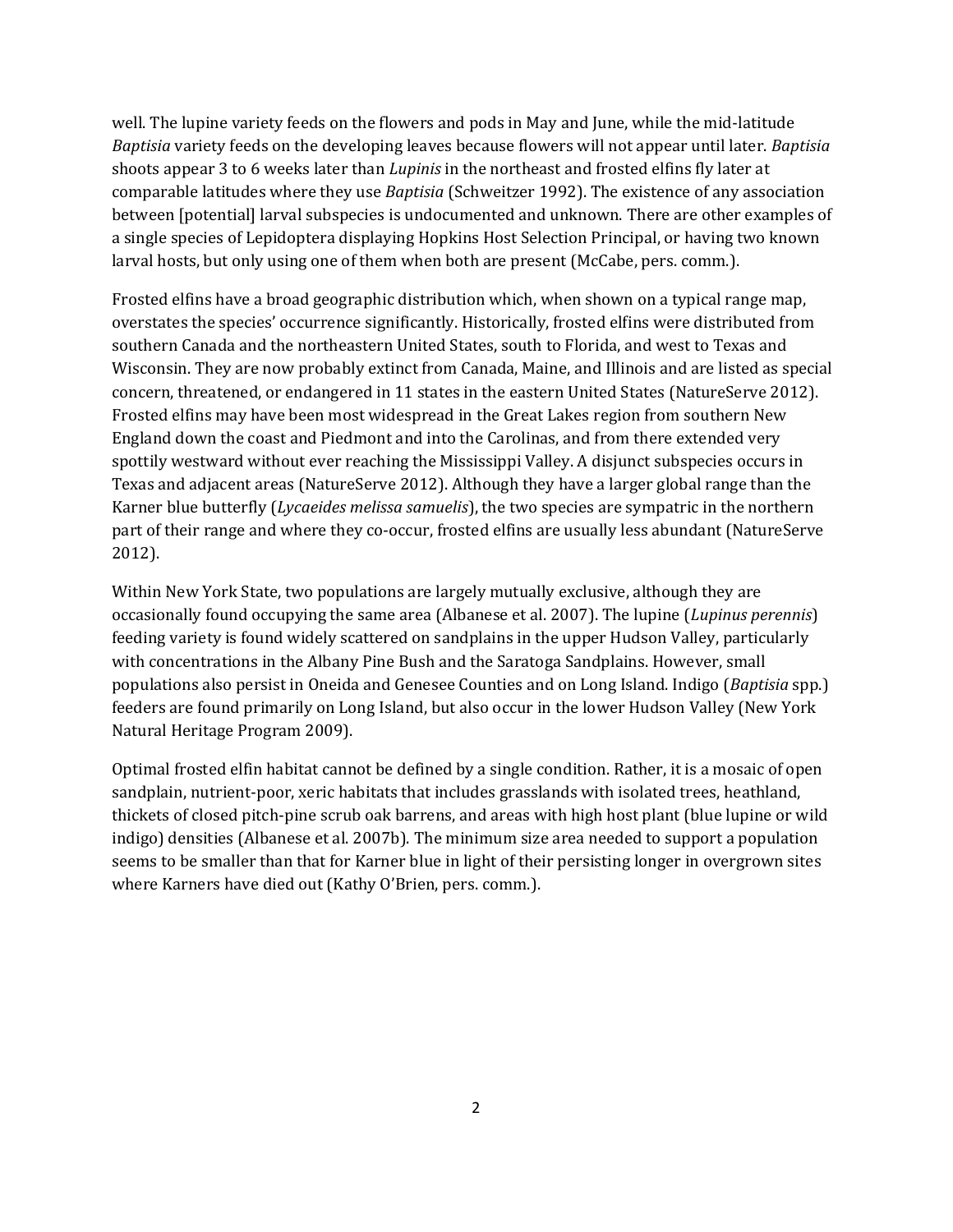# **Status**

# **a. Current and Legal Protected Status**

- **i. Federal \_\_\_\_ \_\_Not listed\_\_\_\_\_\_\_\_\_\_\_\_\_\_\_\_\_\_\_\_ Candidate? \_\_\_No\_\_\_\_\_\_\_\_**
- **ii.** New York **\_\_\_\_\_Threatened**

# **b. Natural Heritage Program Rank**

- **i. Global \_\_\_\_\_ G3\_\_\_\_\_\_\_\_\_\_\_\_\_\_\_\_\_\_\_\_\_\_\_\_\_\_\_\_\_\_\_\_\_\_\_\_\_\_\_\_\_\_\_\_\_\_\_\_\_\_\_**
- **ii. New York \_\_\_\_\_S1S2\_\_\_\_\_\_\_\_\_\_\_\_\_\_ Tracked by NYNHP? \_\_\_Yes\_\_\_\_\_\_\_\_\_**

### **Other Rank:**

None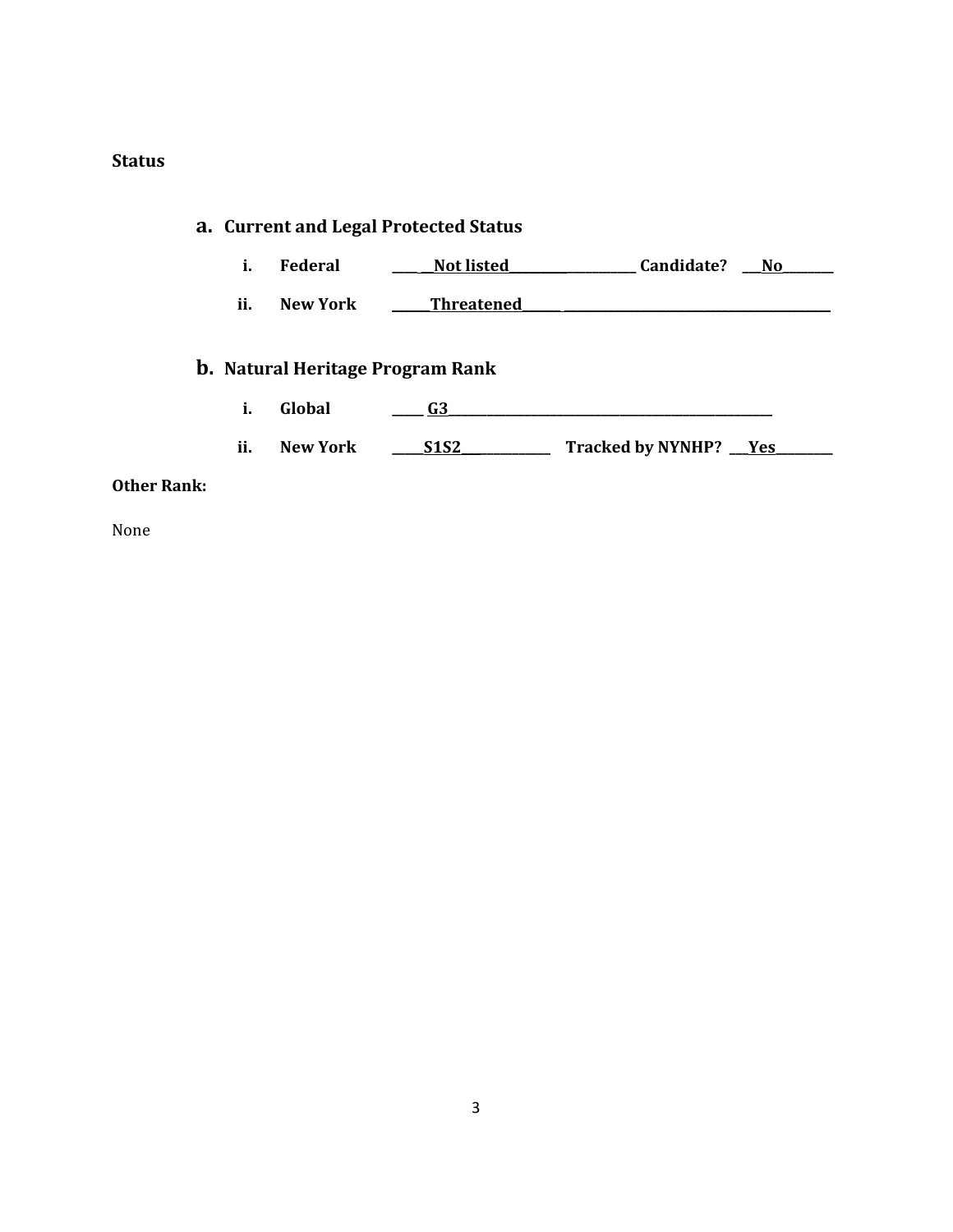### **Status Discussion:**

Historically, frosted elfins ranged from southern Canada, southern Maine, across New York west to Michigan and central Wisconsin, south to Georgia, Illinois, Arkansas, northern portions of the Gulf States, and eastern Texas (State of New York Endangered Species Working group 1994). Although widely distributed, it has historically been considered uncommon and rare (Opler and Malikul 1992).

New York State's position within the global range is central (State of New York Endangered Species Working Group 1994) and records from the New York State Museum show many historic occurrences of the *Lupinis* feeder in Albany County in 1876, 1877, 1895, 1904, and 1934 (State of New York Endangered Species Working Group 1994). A few specimens of the *Baptisia* feeder from Long Island exist at Yale University (Schweitzer 1993a) and populations were also found in Westchester and Richmond counties (Shapiro 1974, State of New York Endangered Species Working Group 1994). According to Shapiro (1974), regional distribution in New York included the Coastal Plain, Hudson Valley, Catskills, Allegheny Plateau, and Erie-Ontario Plain.

Frosted elfin populations occur in Albany, Saratoga, Suffolk, and Genesee counties (Shapiro 1974, Schweitzer 1992), as well as Warren county based on sightings during Karner blue butterfly surveys. The last in Schenectady County was at the Fort Hunter site in Rotterdam (Kathy O'Brien, pers. comm.). Both ecotypes occur on Long Island, the *Baptisia* feeder occurs in Westchester county, and the *Lupinis* feeder occurs in upstate and southwestern New York (Schweitzer 1993a). Populations in the Rome Sandplains (Pfitsch and Williams 2009) and Albany Pine Bush (Bried et al. 2012) are large for this species.

# **I. Abundance and Distribution Trends**

## **a. North America**

**i. Abundance \_\_ \_\_\_ declining \_\_\_\_\_increasing \_\_\_\_\_\_stable \_\_X\_\_\_unknown ii. Distribution: \_\_ X\_\_\_ declining \_\_\_\_\_increasing \_\_\_\_\_\_stable \_\_\_ \_\_unknown Time frame considered: \_\_\_\_\_\_\_\_\_\_\_\_\_\_\_\_\_\_\_\_\_\_\_\_\_\_\_\_\_\_\_\_\_\_\_\_\_\_\_\_\_\_\_\_\_\_\_\_\_\_\_\_\_\_\_\_\_ Moderate decline**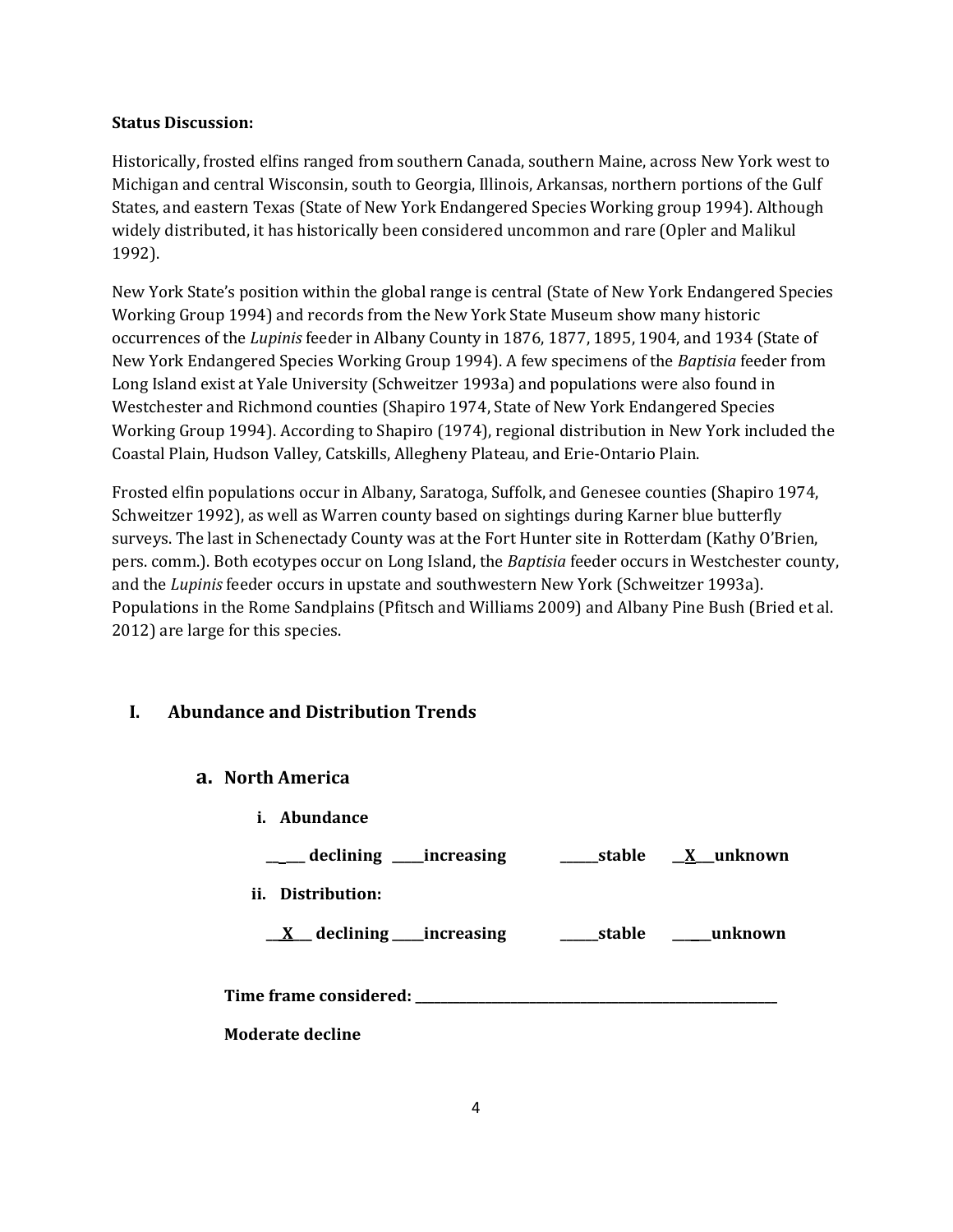- **b. Regional** 
	- **i. Abundance**

| ii. Distribution:                                                                                                                                                                                                              |
|--------------------------------------------------------------------------------------------------------------------------------------------------------------------------------------------------------------------------------|
|                                                                                                                                                                                                                                |
|                                                                                                                                                                                                                                |
| <b>Moderate decline</b>                                                                                                                                                                                                        |
| c. Adjacent States and Provinces                                                                                                                                                                                               |
| CONNECTICUT Not Present ________ No data ______                                                                                                                                                                                |
| i. Abundance                                                                                                                                                                                                                   |
|                                                                                                                                                                                                                                |
| ii. Distribution:                                                                                                                                                                                                              |
|                                                                                                                                                                                                                                |
| Listing Status: Threatened (S2) SGCN? Yes                                                                                                                                                                                      |
| Moderate decline                                                                                                                                                                                                               |
| MASSACHUSETTS Not Present ______<br>$N$ o data $\overline{X}$                                                                                                                                                                  |
| i. Abundance                                                                                                                                                                                                                   |
|                                                                                                                                                                                                                                |
| <b>Distribution:</b><br>ii.                                                                                                                                                                                                    |
|                                                                                                                                                                                                                                |
| Time frame considered: Time and the constant of the constant of the constant of the constant of the constant of the constant of the constant of the constant of the constant of the constant of the constant of the constant o |
| Listing Status: Special Concern (S2) SGCN? Yes                                                                                                                                                                                 |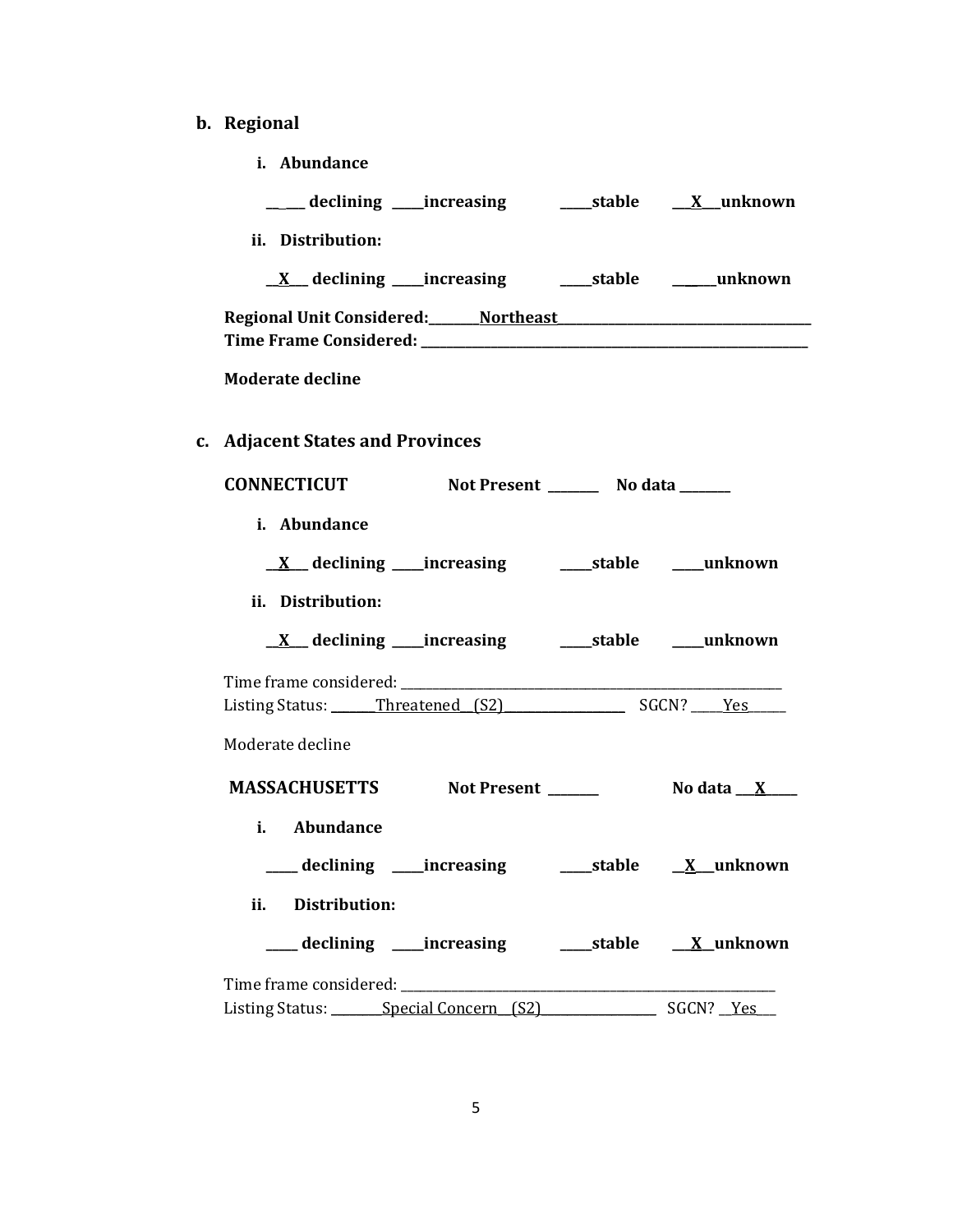| <b>NEW JERSEY</b><br>Not Present _________ No data $X$ _____ (S2)                                                                                                                                                              |  |  |  |  |
|--------------------------------------------------------------------------------------------------------------------------------------------------------------------------------------------------------------------------------|--|--|--|--|
| i. Abundance                                                                                                                                                                                                                   |  |  |  |  |
| <u>X</u> declining ____increasing _______stable _____unknown                                                                                                                                                                   |  |  |  |  |
| ii. Distribution:                                                                                                                                                                                                              |  |  |  |  |
|                                                                                                                                                                                                                                |  |  |  |  |
|                                                                                                                                                                                                                                |  |  |  |  |
| Listing Status: Threatened (S2) SGCN? Yes                                                                                                                                                                                      |  |  |  |  |
| Moderate decline                                                                                                                                                                                                               |  |  |  |  |
| <b>ONTARIO</b><br>No data ______<br>Not Present $X_{-}$                                                                                                                                                                        |  |  |  |  |
| i. Abundance                                                                                                                                                                                                                   |  |  |  |  |
|                                                                                                                                                                                                                                |  |  |  |  |
| ii. Distribution:                                                                                                                                                                                                              |  |  |  |  |
| ___ declining ___ increasing _____________stable _____unknown                                                                                                                                                                  |  |  |  |  |
| Time frame considered: Has not been seen since 1988- likely Extirpated<br>Listing Status: <i>_____</i> Endangered under provincial legislation <i>______________</i>                                                           |  |  |  |  |
| <b>PENNSYLVANIA</b><br>Not Present __________    No data _ <u>X</u> ____                                                                                                                                                       |  |  |  |  |
| i. Abundance                                                                                                                                                                                                                   |  |  |  |  |
|                                                                                                                                                                                                                                |  |  |  |  |
| ii. Distribution:                                                                                                                                                                                                              |  |  |  |  |
|                                                                                                                                                                                                                                |  |  |  |  |
| Listing Status: Not listed (S2) SGCN? No                                                                                                                                                                                       |  |  |  |  |
| Moderate decline North States and States and States and States and States and States and States and States and States and States and States and States and States and States and States and States and States and States and S |  |  |  |  |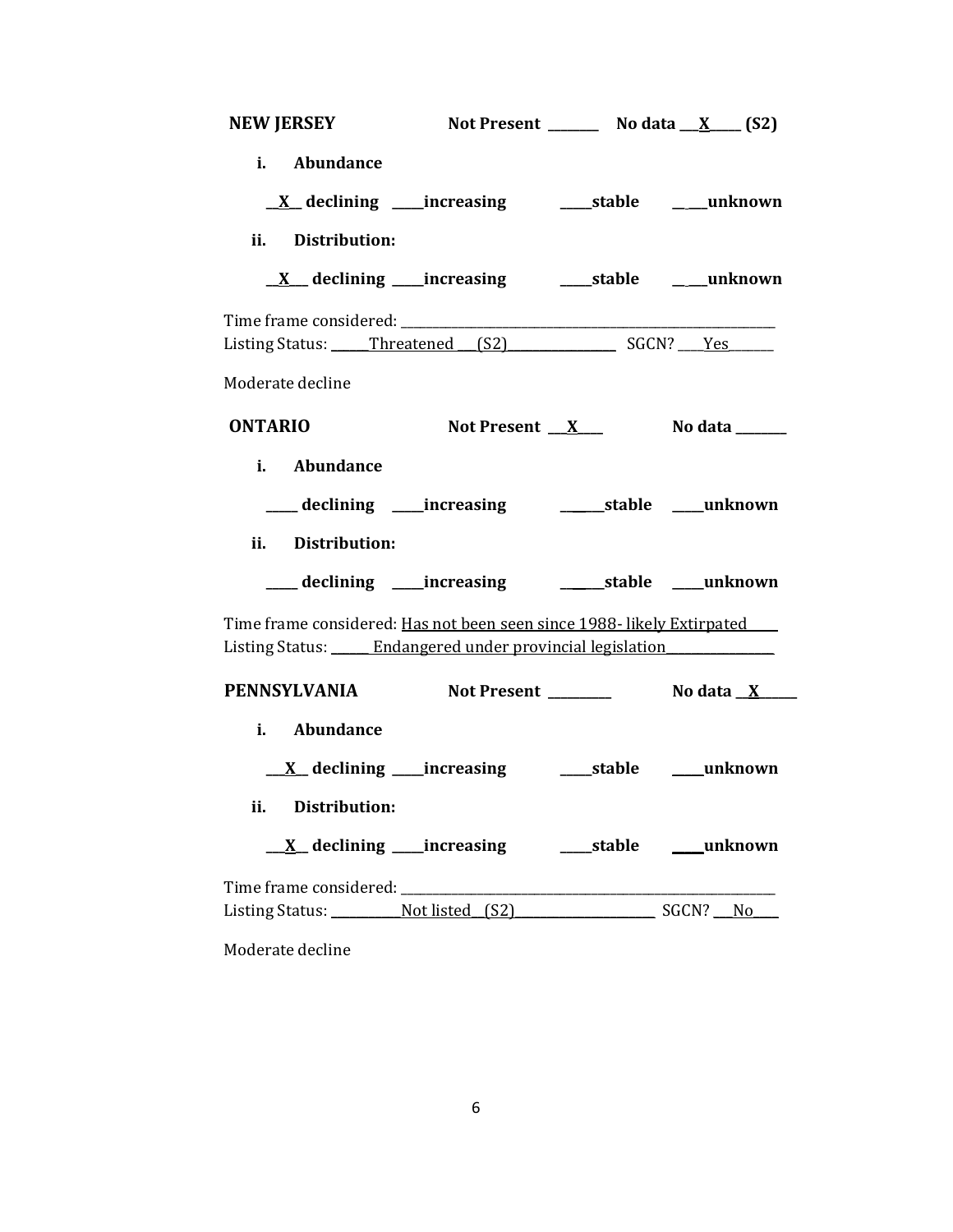| <b>QUEBEC</b>                                                                    |                                                                    | Not Present $X$ No data _______ |
|----------------------------------------------------------------------------------|--------------------------------------------------------------------|---------------------------------|
| <b>VERMONT</b>                                                                   |                                                                    | Not Present $X$ No data $X$     |
| i. Abundance                                                                     |                                                                    |                                 |
|                                                                                  | ___declining ___increasing _____stable <u>X</u> _unknown           |                                 |
| ii. Distribution:                                                                |                                                                    |                                 |
|                                                                                  | ___ declining ____increasing ______stable _____X__unknown          |                                 |
| Listing Status: ___________ Not listed_(SNR/SU)____________ SGCN? ___ No________ |                                                                    |                                 |
| d. NEW YORK                                                                      |                                                                    | No data $\_\_$                  |
| i. Abundance                                                                     |                                                                    |                                 |
|                                                                                  | ___ declining ____increasing _______stable ____ <u>X</u> __unknown |                                 |
| ii. Distribution:                                                                |                                                                    |                                 |
|                                                                                  |                                                                    |                                 |
|                                                                                  |                                                                    |                                 |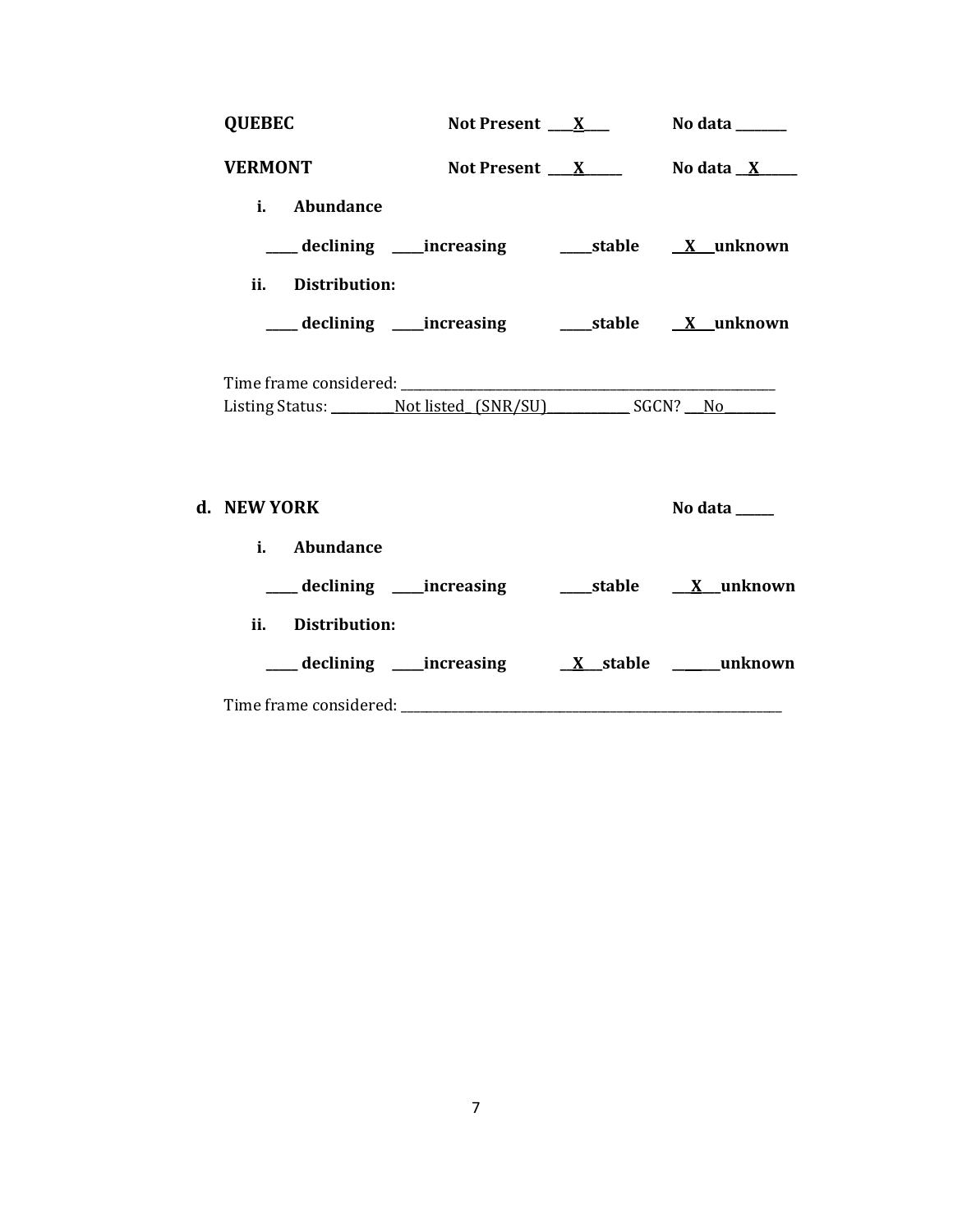#### **Monitoring in New York.**

There is scant published information on lupine-feeding frosted elfin (Swengel 1996), and the only substantial studies in the northeast focused on the indigo feeder (Albanese et al. 2007, 2008). Research is needed on New York populations to support the development of a state recovery plan and monitoring program for the species (NY Natural Heritage 2009, State of New York Frosted Elfin Recovery Team 2011). There is a lack of fundamental information, including which factors may be influencing local population dynamics. In response to this lack of information for recovery planning, Bried et al. (2012) conducted surveys in the Albany Pine Bush in 2001 in which data was used to assess the relationship between adult occupancy (patch use) in an urban pine barrens preserve and a suite of potential controlling factors. The results can be used in a simulation framework to quantitatively inform how many sites and surveys are needed for frosted elfin occupancy monitoring.

Twelve-minute Pollard-Yates surveys have been conducted in the Rome Sand Plains, though more individuals were observed during extended periods. During these walks, the maximum frosted elfin count was near 30 (Pfitsch and Williams 2009). From 18 surveys within New York State between 2003 and 2005, only 2 surveys ever reached a high of 30 individuals (Fiore and Wallstrom 2003- 2005 *in* Pfitsch and Williams 2009).

In 2000, a frosted elfin survey was conducted at Karner blue butterfly occupied sites. Of 104 sites surveyed, 46 were found to have at least 1 frosted elfin. At 40 sites, <10 frosted elfins were seen and 6 sites had 10 or more. The highest number of frosted elfins counted at a site was approximately 20. Voucher specimens were collected at 33 of the 46 occupied sites, and the species was present at 13 sites where voucher specimens were not caught. Most sites that still supported Karners (74) were confirmed to also have frosted elfins (45). Two sites from the 2000 survey as well as several from a previous survey in 1998 still held frosted elfins although the Karner had been lost (Somogie and O'Brien, unpublished report).

### **Trends Discussion:**

The short-term trends indicate a decline of 10% to 30%. Long-term trends indicate a large decline in the population of 75% to 90%, which is similar to or lower than nearby states (New York Natural Heritage Program 2009).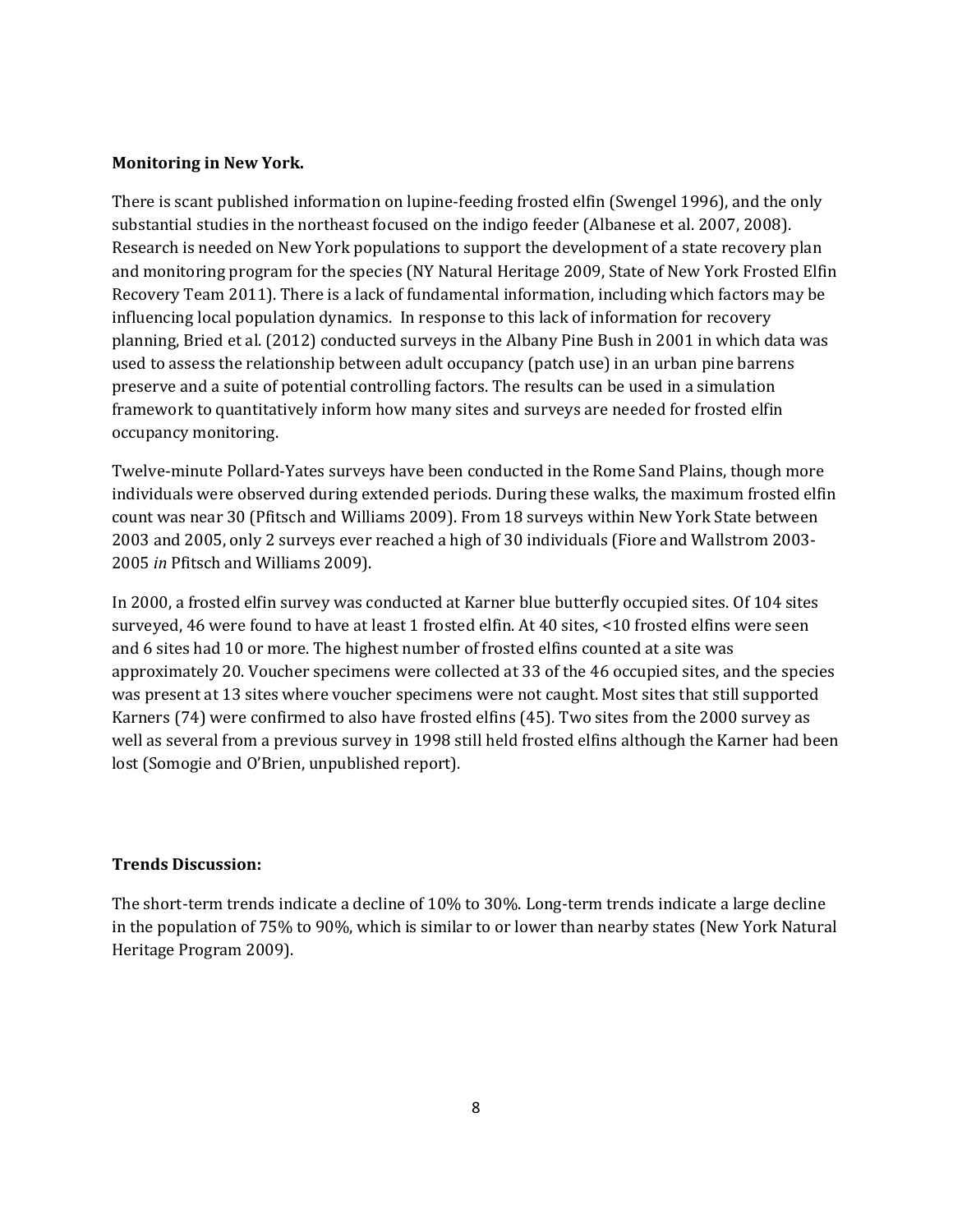





Figure 2. Distribution of the frosted elfin in New York (New York Nature Explorer 2009).

### **II. New York Rarity, if known:**

| Historic      | # of Animals | # of Occurrences | % of State |  |
|---------------|--------------|------------------|------------|--|
| prior to 1970 |              |                  |            |  |
| prior to 1980 |              | 1 county         |            |  |
| prior to 1990 |              |                  |            |  |

# **Details of historic occurrence:**

Historically confirmed occurrence in Genesse county in 1970 (New York Nature Explorer 2009).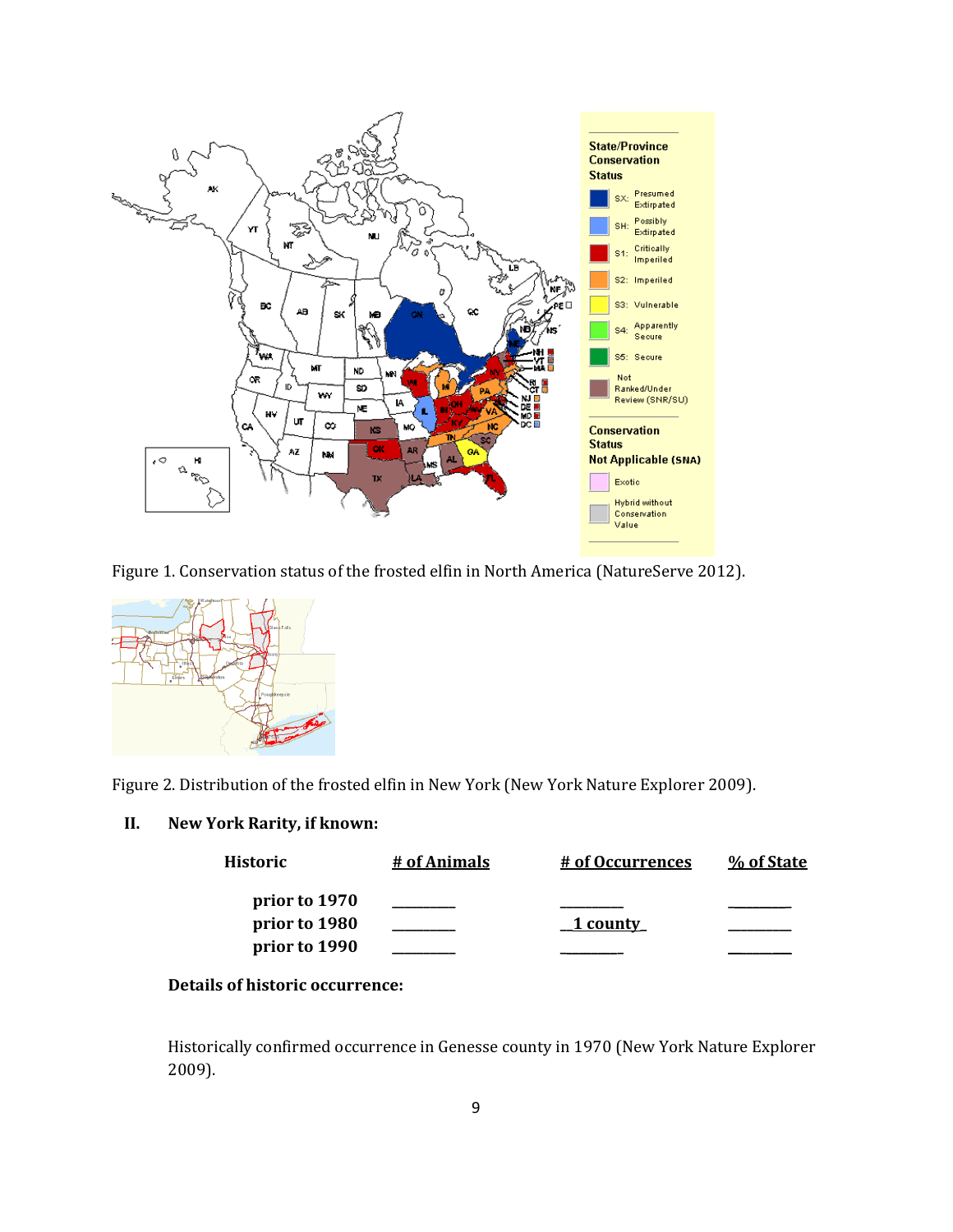| Current | # of Animals | # of Occurrences | % of State |
|---------|--------------|------------------|------------|
|         |              | 6 counties       |            |

#### **Details of current occurrence:**

Saratoga (2005), Warren (2005), Nassau (2005), Suffolk (2006), Oneida (2006), Albany Counties (New York Nature Explorer 2009).

#### **New York's Contribution to Species North American Range:**

|              | <b>Distribution</b> (percent of NY where species occurs) | <b>Abundance</b> (within NY distribution) |  |  |
|--------------|----------------------------------------------------------|-------------------------------------------|--|--|
| $\mathsf{X}$ | $0 - 5%$                                                 | abundant                                  |  |  |
|              | $6 - 10%$                                                | common                                    |  |  |
|              | 11-25%                                                   | fairly common                             |  |  |
|              | 26-50%                                                   | $X$ .<br>uncommon                         |  |  |
|              | >50%                                                     | rare                                      |  |  |

#### **NY's Contribution to North American range**

- $X$  0-5%
- $-$  6-10%
- $\frac{11-25\%}{2}$
- $\frac{26-50\%}{26}$
- \_\_\_\_ >50%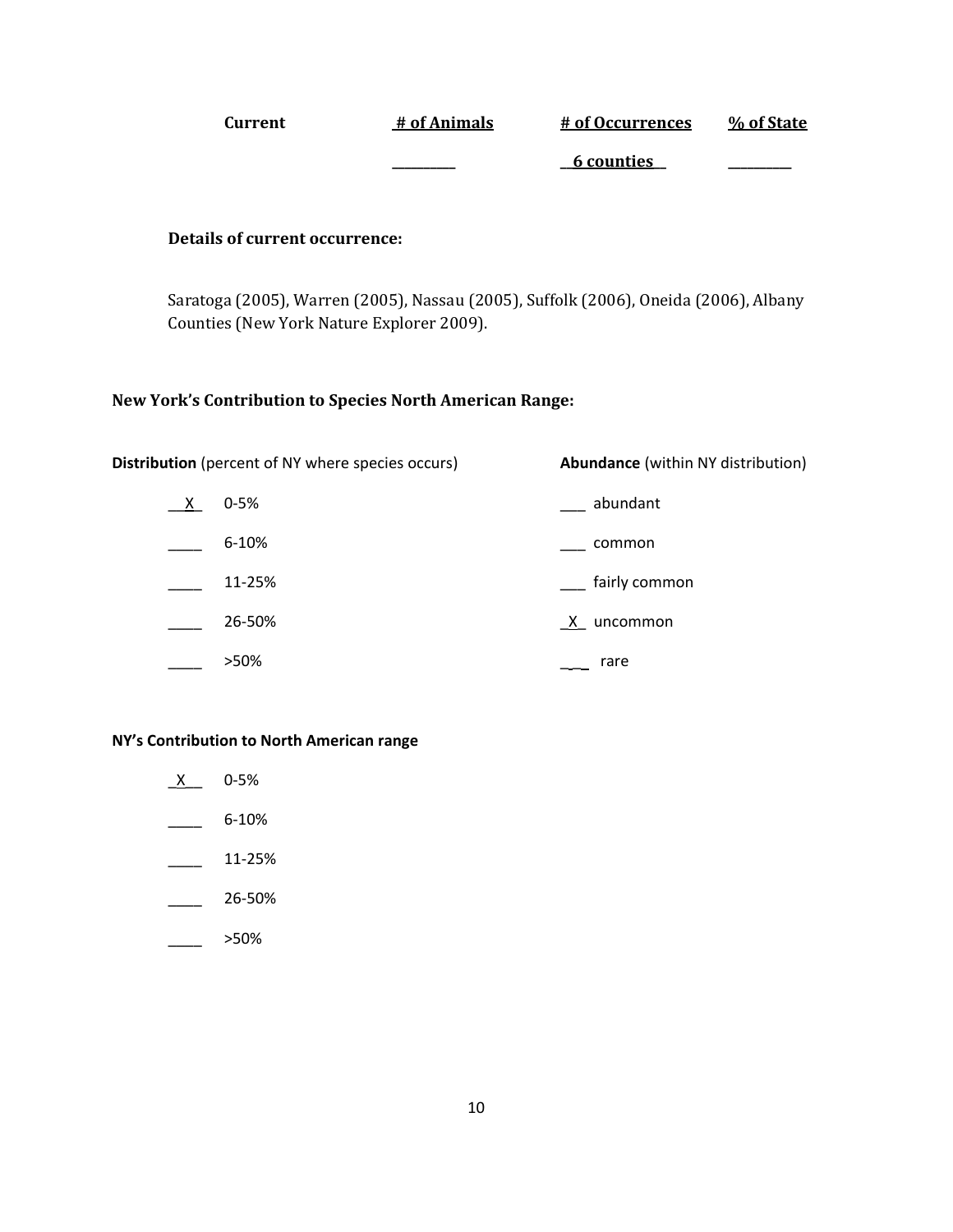**Classification of New York Range**

**\_\_X\_\_\_ Core**

**\_\_ \_\_\_ Peripheral**

**\_\_\_\_\_ Disjunct**

**Distance to core population:**

## **IV. Primary Habitat or Community Type:**

- **1.** Native barrens and savannah
- **2.** Old field managed grasslands
- **3.** Powerline

#### **Habitat or Community Type Trend in New York:**

| <u>X</u> Declining                | <b>Stable</b> |            | <b>Increasing</b> | _Unknown |
|-----------------------------------|---------------|------------|-------------------|----------|
| Time frame of decline/increase: . |               |            |                   |          |
| <b>Habitat Specialist?</b>        |               | <b>Yes</b> | No                |          |
| <b>Indicator Species?</b>         |               | <b>Yes</b> | N0                |          |

**\_\_\_\_\_\_\_\_\_\_\_\_\_**

#### **Habitat Discussion:**

Optimal adult frosted elfin habitat includes areas with high host plant densities and moderate tree canopy cover. Areas of high adult frosted elfin density and activity are open areas with interspersed tree cover rather than the middle of large open expanses (Albanese et al. 2007a). In contrast, late instar larvae are found in more shaded areas, on host plants close to trees and under partial canopy cover (Albanese 2006). Although the adult population is associated with open habitat, partial canopy cover over the host plant appears to be vital for the development of frosted elfin larvae. Typical places where frosted elfins can be found include pine-oak and oak-heath scrub, roadsides, and open, brushy fields along the edges of open woods (Shapiro 1974, Opler and Malikul 1992, State of New York Endangered Species Working Group 1994).

Because of the inconsistency in habitat preference between adults and larvae, the species cannot be categorized as either shade tolerant or intolerant. Instead, frosted elfins require canopy heterogeneity. Requirements are similar to that of the Karner blue butterfly (Grundel et al. 1998a,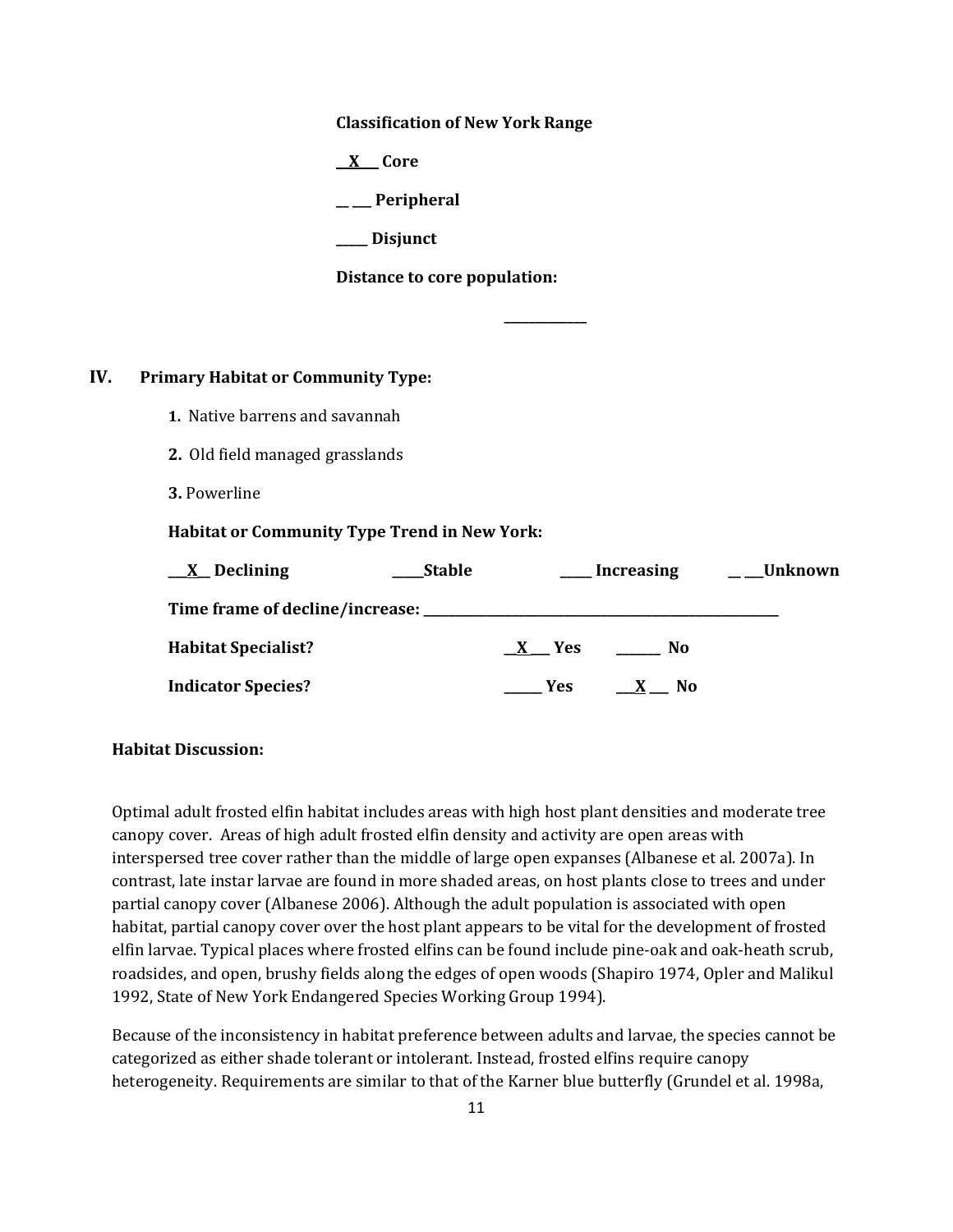US Fish and Wildlife Service 2003). The habitat for both species is best characterized as open savannah, where scattered trees and shrubs provide partial or filtered shade to an herbaceous/graminoid dominated groundcover.

Even in areas where host plant densities decreased, studies have shown that adult frosted elfin densities can remain relatively stable if shrub cover is dominated by native species and is <16%. Frosted elfin populations are highly sensitive to the invasion and establishment of non-native plant species in the habitat, and even low amounts of non-native shrub cover  $\leq 2.1\%$ ) have been shown to reduce frosted elfin densities, especially when the problem is compounded with low native herbaceous cover of <36% (Albanese et al. 2007b). Perisistence in the Albany Pine Bush appears very high on even small groups of host plant that are relatively isolated from other occupied areas (N. Gifford pers comm.).

Due to their larval dependence on legumes (*Fabaceae*) with inflated pods, frosted elfins only occur in areas where the soil is acidic enough to support the growth of their host plants—blue lupine (*Lupinus pernnis*) in Albany, Genesee, Oneida, Warren, and Saratoga counties, and wild indigo (*Baptisia tinctoria*) in Richmond county (Shapiro 1974, State of New York Endangered Species Working Group 1994). Blue false indigo (*B. australis*) in Westchester county and rattlebox (*Crotalaria sagittalus*) are also sometimes selected (Shapiro 1974, State of New York Endangered Species Working Group 1994). Both types are usually associated with pine barrens in NY, although many lupine-feeder sites including those in Saratoga and Genesee counties, are oak savanna (Schweitzer 1993a, State of New York Endangered Species Working Group 1994).

North of New Jersey, natural habitat for the *Baptisia* ecotype rarely exists due to fire suppression. Frosted elfins now commonly use railroad or powerline right-of-ways, old fields, and rarely, roadsides. Powerlines provide good quality, stable habitat with dispersal corridors that lead to other sites (Schweitzer 1993b). Similar sites are often used by the *Lupinus*-feeder as well (Schweitzer 1993a, State of New York Endangered Species Working Group 1994).

The density of the larval plant appears to be the most important variable in frosted elfin densities. Optimal habitat contains high host plant densities and moderate tree canopy cover. In a study by Albanese et al. (2007b), adult frosted elfin densities were greatest when host plant density was >2.6m<sup>2</sup> and tree cover was <29%. Densities decreased when tree canopy cover increased even when host plant density was high. Greater tree canopy cover may decrease temperature and affect other microclimate variables. Cooler microclimate temperatures discourage shade intolerant butterflies that require minimum temperatures for flight (Albanese et al. 2007b).

More specifically, butterfly abundance is related to the number of host plants growing under specific microhabitat conditions rather than host plant abundance and therefore, conservation depends not only on identification of adult-habitat associations but also the microhabitat conditions suitable for larvae (Albanese et al. 2008), to which several factors contribute including microenvironmental features (Singer 1972), climatic conditions and their interactions (Singer 1972), quality and quantity of host plant (Grundel et al. 1998b), predators and parasitoids (Sato and Ohsacki 1987, Ohsacki and Sato 1994), and the presence of ants (Albanese et al. 2007a). Host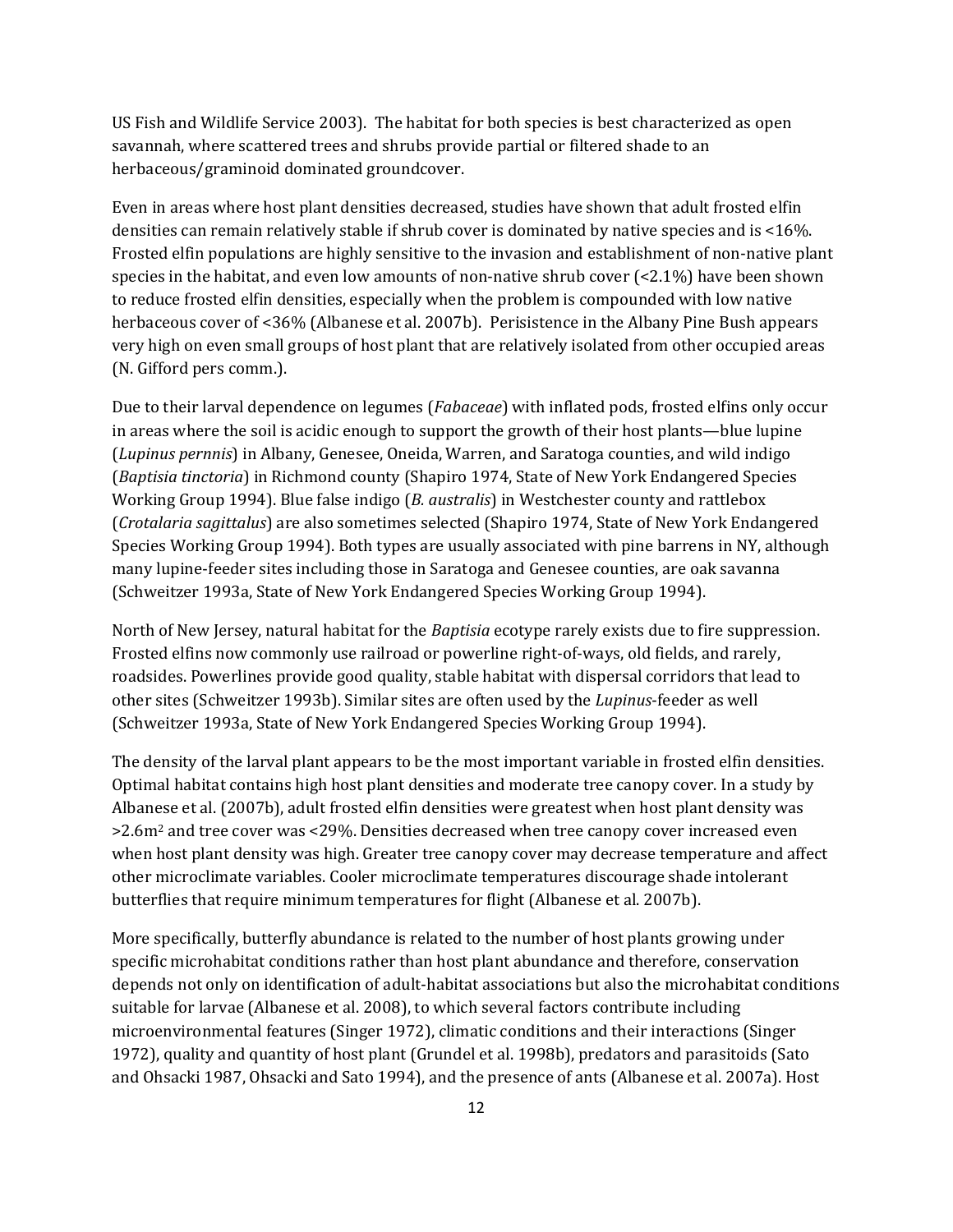plant abundance at both microsite and landscape scales is more important than the size of a particular lupine patch (Swengel 1996).

# **V. New York Species Demographics and Life History**

- **\_\_X\_\_\_\_ Breeder in New York**
	- **\_\_X\_\_\_ Summer Resident**
	- **\_\_X\_\_\_ Winter Resident**
	- **\_\_\_\_\_ Anadromous**

**\_\_\_\_\_ Non-breeder in New York**

- **\_\_\_\_\_ Summer Resident**
- **\_\_\_\_\_ Winter Resident**
- **\_\_\_\_\_ Catadromous**
- **\_\_\_\_\_ Migratory only**
- **\_\_\_\_\_Unknown**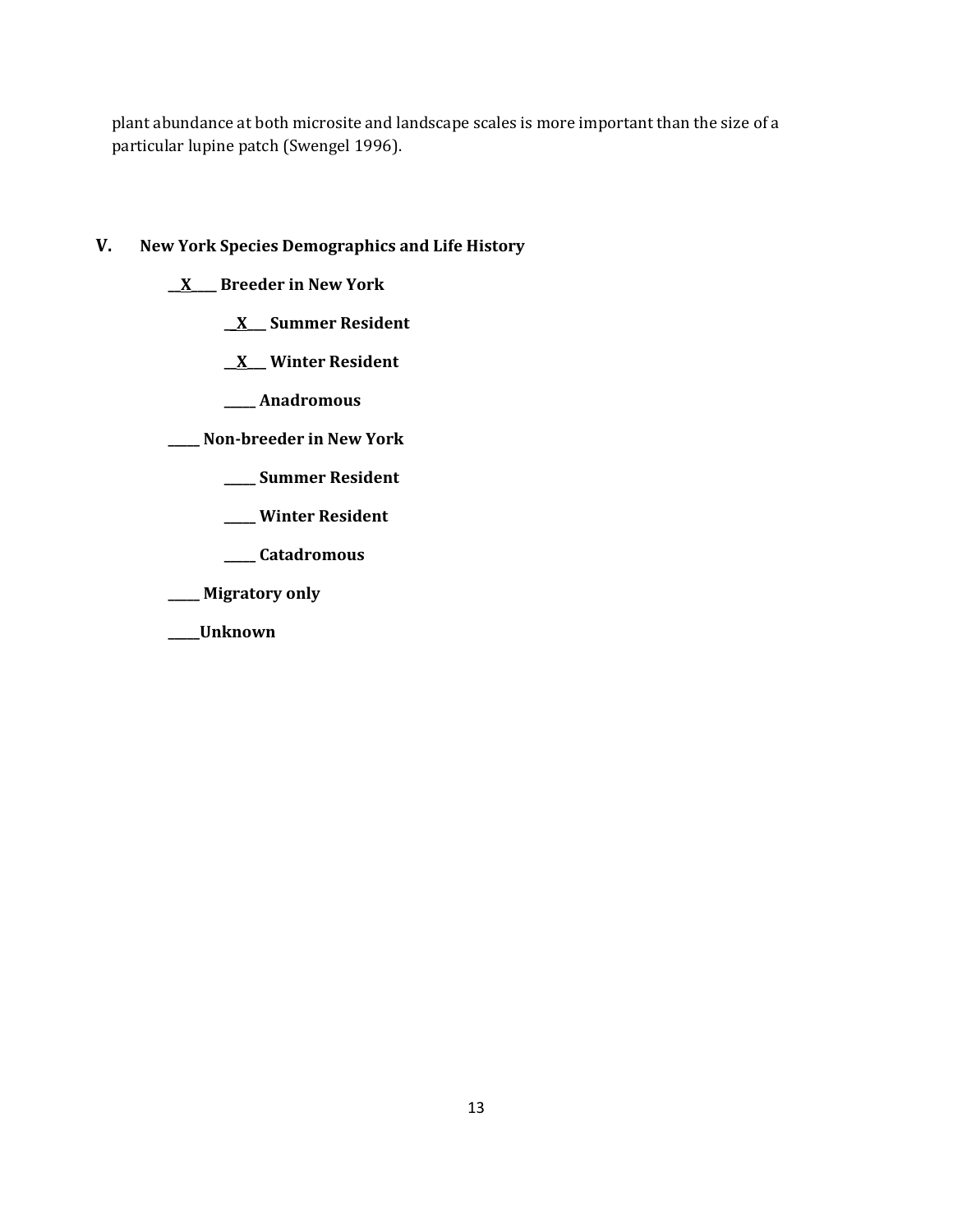#### **Species Demographics and Life History Discussion:**

The frosted elfin is a univoltine species that over-winters as pupa. Pupation occurs in the litter at the base of the host plant (Opler and Krizek 1984, State of New York Endangered Species Working Group 1994) or below the soil surface when referring to the lupine feeder (Schweitzer 1993a, State of New York Endangered Species Working Group 1994). Frosted elfins are fire-resistant in their pupae stage (Schweitzer 1993b).

Flight in New York has been documented from mid-May to early June (State of New York Endangered Species Working Group 1994), although monitoring efforts in Central New York have suggested a flight period from late April into early June, where abundance peaks around 10 May (Pfitsch and Williams 2009). These results are consistent with timing in Massachusetts, where adults emerge from late April to early June and peak around mid-May (Albanese et all. 2007b).

Detailed research in Wisconsin showed that peak flight occurred just before or at the beginning of peak flowering of blue lupine and the emergence of the first Karner blue adults of the year. The flight period spanned 27-31 days, and peak dates shifted in correspondence with phenological development (Swengel 1996). Adult emergence is staggered and fresh individuals can be seen for approximately one month (New York Natural Heritage Program 2009). A marked annual fluctuation exists (Glassberg 1993, Swengel and Swengel 2000), which could make the timing of monitoring efforts difficult.

Females lay single eggs on host plants, where larvae remain and develop for a six-week period (Nelson 2002). Following a brief egg stage, the larval stage lasts for approximately one month dependent on weather. By the end of June, most of the larvae have pupated (New York Natural Heritage Program 2009).

Results of a study in New Hampshire indicate 36 days for the total larval period. The larvae then cease feeding, burrow into the dry leaf litter, and pupate at the surface of the soil. They construct a thin pad of silk to rest on, dorsal side down, with surrounding leaf litter held together with strands of silk and forming a loose envelope around the pupa (Albanese et al. 2007a). Most of the year is spent in the pupal stage, and the entire timeline for *Baptisia* feeders probably occurs a bit later than that of lupine feeders in similar climates (New York Natural Heritage Program 2009).

In a study by Swengel (1996), all ovipositors occurred on young stalks of green or greenish-white lupine flower buds. Oviposition is slow and deliberate and ovipositing females appear to use two types of flight: fluttery (slow and erratic, low over vegetation) and direct (rapid linear movement from host plant to host plant. Oviposition behaviors occur between 1100 and 1630 hour CST in a temperature range of  $18\text{-}30\text{°C}$  and in mostly sunny conditions, usually, but not always, in unshaded places. While under observation, the female often slowly paced up and down the flower buds while repeatedly bending down her antennae and probing in and out with her abdomen among the small, tightly packed buds (Swengel 1996).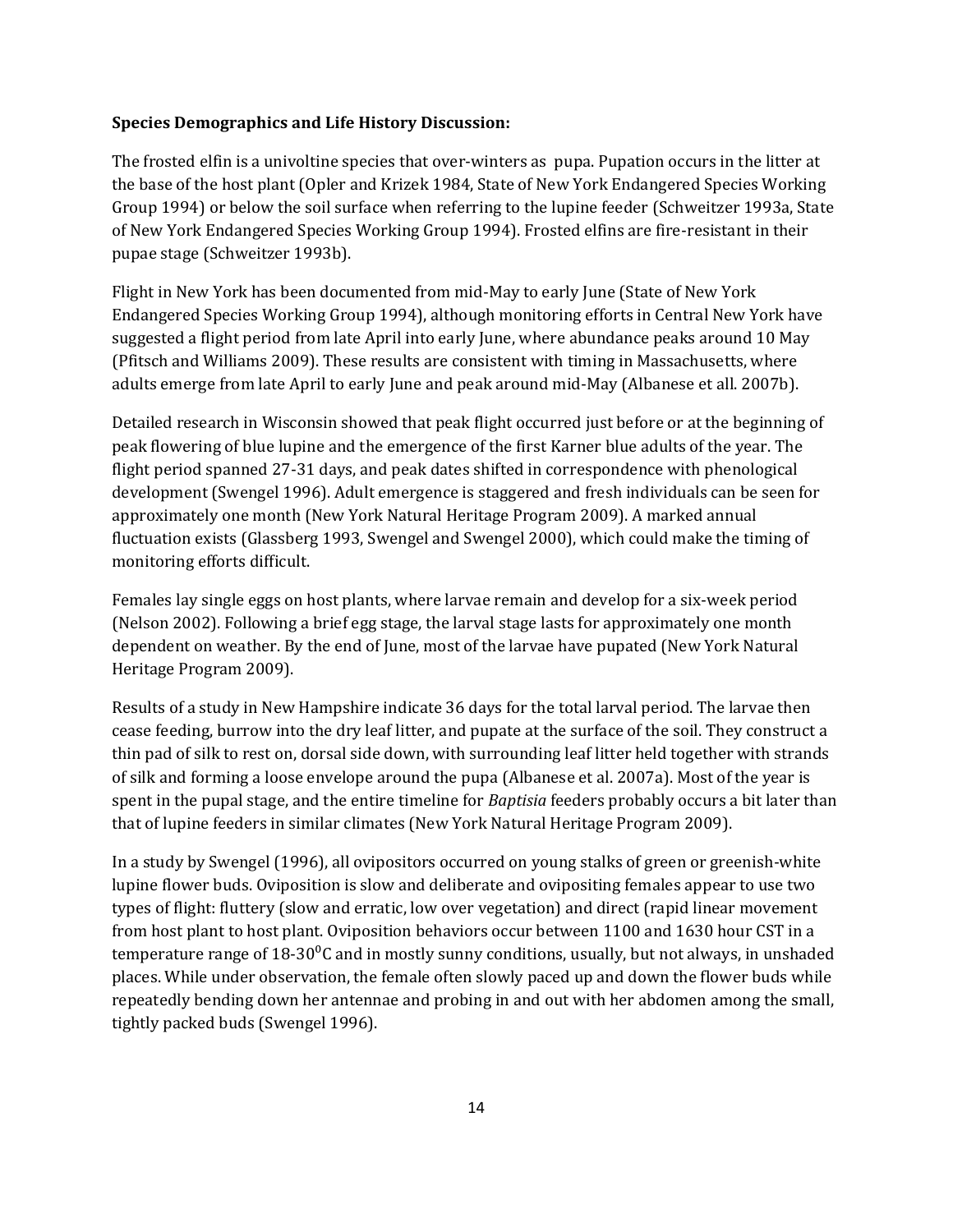Unlike pine elfins, male frosted elfins are very territorial, with territories proximal to lupine patches where females lay eggs (Pfitsch and Williams 2009). Male core territories in Rome, NY were approximately 1x3 m in sandy soil, although butterflies fly and defend larger patches. When defending their territory against other frosted elfins, males will fly 25 m or higher in spiral flight. When defending against other insects, the flight is low and direct (Williams 2010).

Female frosted elfin butterflies deposit their eggs on the apical shoots of wild indigo and lupine plants, where early instar larvae feed on the leaves in these shoots (Albanese et al. 2007b). According to Mattson (1980) and Scriber and Slansky (1981), young leaves are preferred because protein and water content is highest, making them a high quality food for developing larvae, and defensive compounds and digestibility reducing defenses are in smaller concentrations. However, many experts believe that the pods are the key food on which larvae are dependent.

First-instar larvae prefer to feed on new apical growth, skeletonizing the surface of the leaves. Second instar larva fed on the leaf edges also. In the third and fourth instars, larva consumed entire leaves. By this stage, feeding was concentrated on a particular branch of the host plant, causing defoliation. In the fourth-instar stage, larvae would rest and feed at the base of the main stem and periodically ascend to the top to consume leaves (Albanese et al. 2007a).

Late-instar frosted elfins display a unique feeding behavior on wild indigo. By consuming the epidermis near the base of the main stem of the wild indigo plant, larvae produce rings. Larvae continue to feed around the circumference of the stem until the outer tissue (epidermis and cortex) is completely consumed. This exposes the inner vascular tissue in an unbroken ring, effectively girdling the main stem of the plant. Usually only one complete feeding ring was present on a single stem, but sometimes two or more rings were present. Scar tissue developed in the area of the feeding ring, which caused it to persist throughout most of the year and as such, can be used to determine the presence of the species (Albanese et al. 2007a).

The girdling behavior allows larvae to tap phloem sap and obtain additional water and nutrients, which are especially critical in the warm, dry habitat that frosted elfin larva experience in the latter half of their development. This sap can also be obtained by simply chewing a hole in the stem, however, complete girdling serves an additional purpose by stopping phloemmatic flow back to the roots and resulting in an accumulation of carbohydrates. Growing caterpillars must have adequate amounts of carbohydrates, amino acids, other nutrients, and water obtained from their food (Albanese et al. 2007a).

Stem-girdling of wild indigo increased the concentration of carbohydrates available to larva feeding on the stem and leaf tissue. Larvae obtain their carbohydrates and water by consuming phloem sap at the girdle and by periodically ascending to consume the leaves (Albanese et al. 2007a). Leaves retain their natural concentrations of protein, amino acid, and water content because the girdling does not affect the xylem and water and nitrogen continue to transport through the roots (Noel 1970).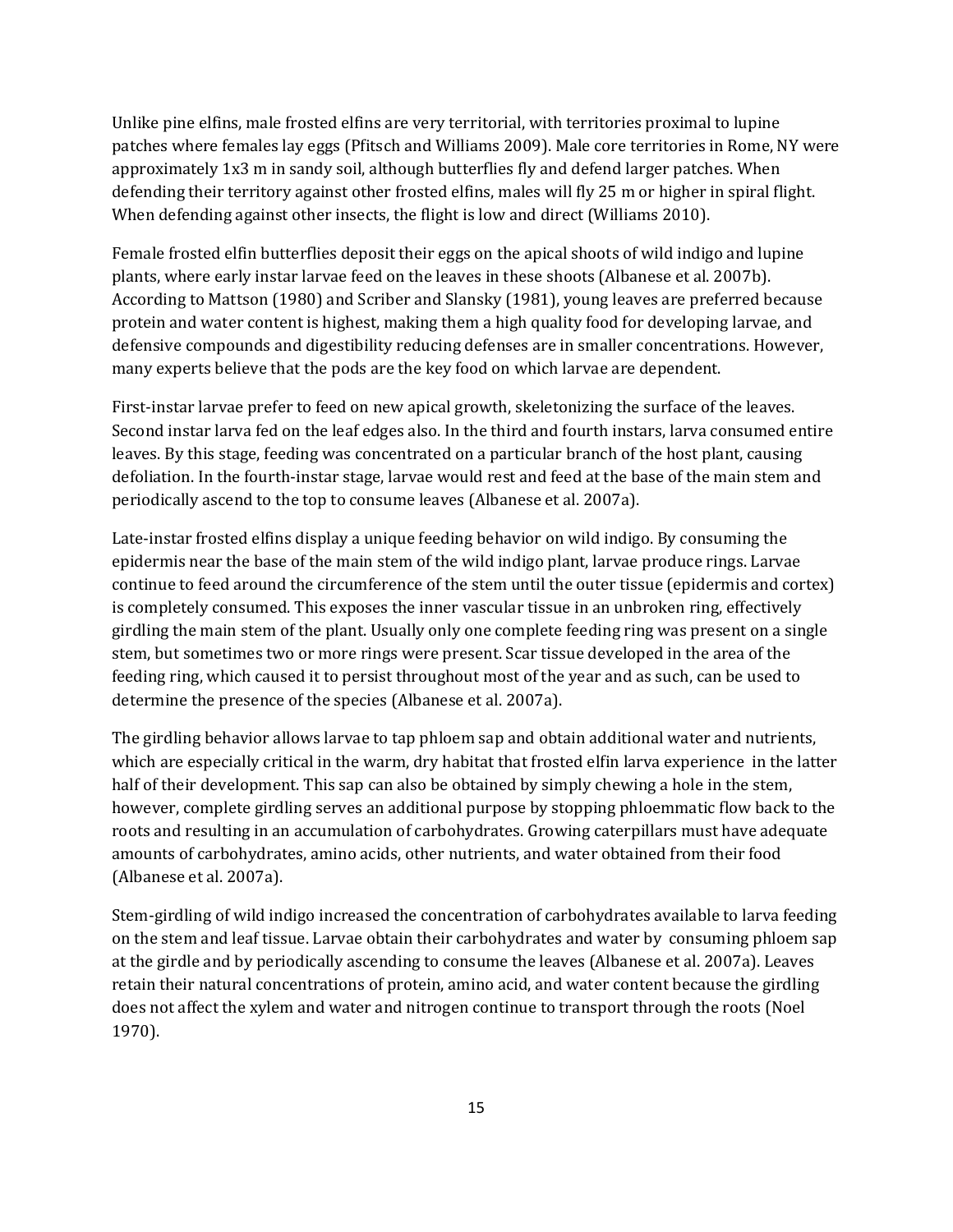Although the usual limiting nutrient for herbivores is dietary nitrogen, nitrogen-fixing legumes such as wild indigo and its leaves presumably have high concentrations of nitrogen (Mattson 1980). This is especially true of the young, growing leaves preferred by frosted elfin larva and therefore, carbohydrates presumably become the limiting nutrient (Albanese et al. 2007a).

Partly shaded areas are better than those in full sun as canopy cover moderates temperature extremes and water stress for both the plants and larvae (Grundel et al. 1998b). Larger host plants are thought to be more productive because larvae are restricted to the host plant on which they hatch and a greater number of apical shoots on larger plants results in more young foliage available to the larvae. Once the larva defoliates the shoot it hatched on, it moves to other shoots on the same plant and feeds on younger foliage there rather than risk moving to another plant (Albanese et al. 2007b).

The total larval period lasts for approximately 36 days. Once larvae cease feeding, they burrow into dry leaf litter and pupate at the surface of the soil. They construct a thin pad of silk which they rest on, dorsal side down, with the surrounding leaf litter held together with strands of silk and forming a loose envelope around the pupa (Albanese et al. 2007a).

Two hypotheses exist to explain why only late-instar larvae girdle the host plant. One is that more extensive tissue damage than is produced by early-instar larvae may be required to activate the defense. Another is the fresh tissue fed upon by early-instar larvae does not yet have high enough concentrations of defensive compounds, but as the plant matures it will synthesize and accumulate to a concentration that becomes detrimental to larvae by the late-instar stage (Albanese et al. 2007a).

Female frosted elfins appear to lay eggs indiscriminately. However, different vegetative and environmental features do enhance production. Host plants in partly shaded areas appear to be better than those in full sun, as canopy cover moderates temperature extremes and water stress for both the plant and the larvae. Karner blue (*Lycaeides Melissa samuelis*) females also prefer to oviposit on partially shaded lupine (check the recovery plan) and larvae fed shade-grown leaves from wild lupine (*Lupinus perennis*) in a captive study by Grundel et al. (1998b) had significantly higher growth rates. Tree canopy cover may also have some correlation with late-instar occupancy of host plants. In a study by Albanese et al. (2008), large host plants (>0.6 m2) were occupied when canopy cover was as low as  $>8\%$ . Smaller host plants (<0.6 m<sup>2</sup>) were used when more canopy cover was available (>19%). The only time that larvae consistently occupied host plants with less than 8% canopy cover was when host plants were large ( $> 0.6$  m<sup>2</sup>). These plants were also usually in close proximity to trees  $(\leq 6m)$  and likely influenced by some canopy shade, though not direct, from those trees. These effects also may not be mutually exclusive, as larger host plants may provide some supplemental shade (Albanese 2008).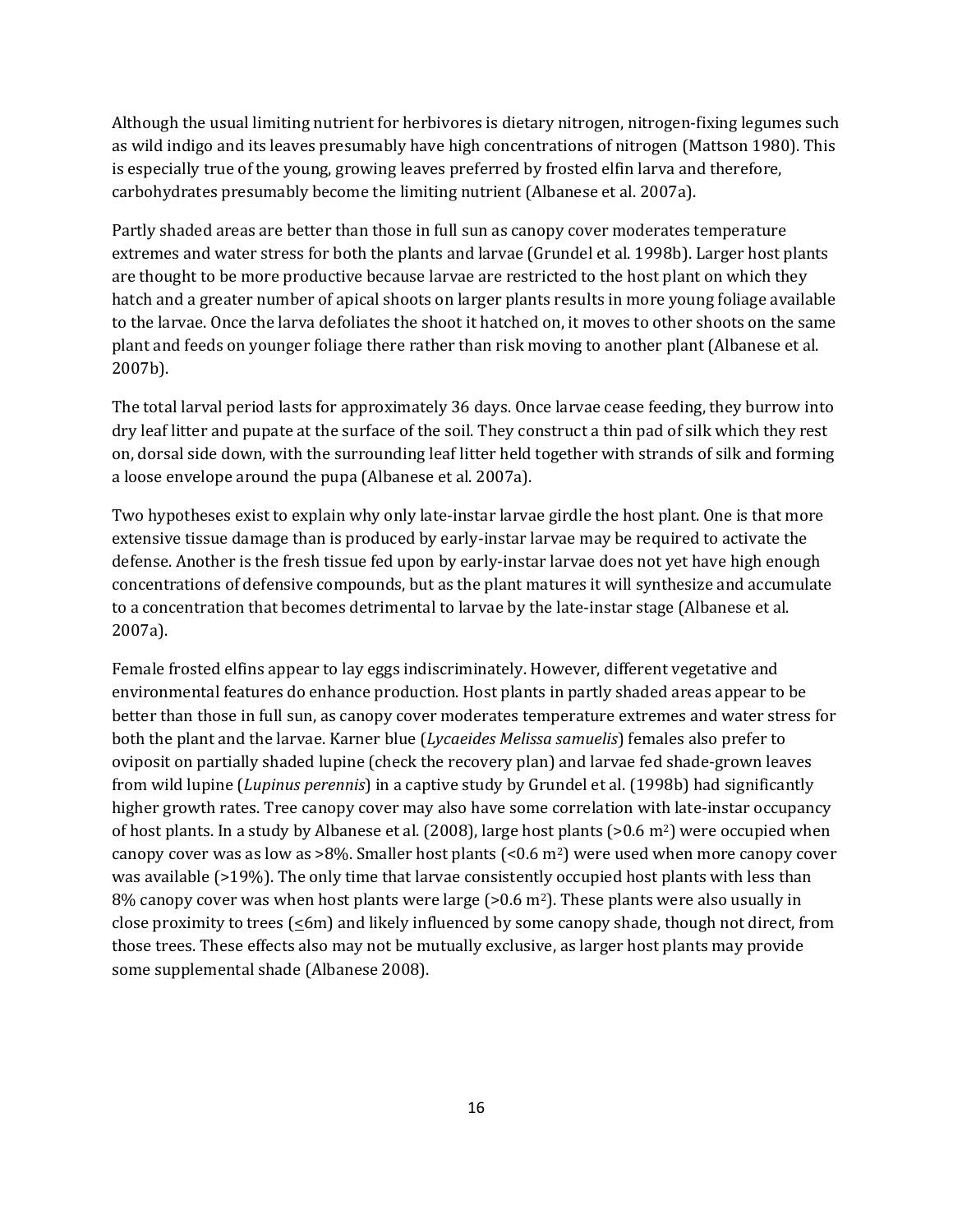The structure of a plant, as well as the surrounding vegetation, can also affect the visibility of the host plant and therefore the susceptibility of the larvae to threats such as predation and parasitism. A butterfly may use a host plant with lower nutritional quality if the pressure of predation and parasitism are lower on that plant (Ohsaki and Sato 1994). In one study, the most important difference in the survivorship of larvae of three species of swallowtail among suitable host plants was the inability of braconid parasitoids to locate the larvae on host plants that were overshadowed by other vegetation (Sato and Ohsaki 1987). It is very possible that increased larval mortality within smaller and/or non-shaded host plants due to facilitated search efficiency of parasitoids and predators under open conditions may be responsible for the strong association between late-instar larvae and large, shaded host plants.

Late-instar larvae are also known to interact with ants. Interactions are loose facultative and mutualistic. Whether the ants defend the larvae from predators or parasitoids is unknown. Ants are typically found on the dorsal surface of late-instar larvae with their heads proximal to the larva's posterior end, near the seventh abdominal segment and dorsal nectar organ (Albanese et al. 2007a).

When being tended to by ants, larvae tend to remain on the main stem of the host plant, where they rest or feed on epidermal and cortex tissues. Larvae are often circled on their dorsal surface by the ants, which periodically stop and tap the larva with their mouthparts or antennae. In this study by Albanese et al. (2007a), ants would frequently approach the larva's head and then return to the seventh abdominal segment, where it was presumed that they received a secretion from the dorsal nectary organ (Albanese et al. 2007a).

By consuming excess water and carbohydrates, it is thought that larvae are able to produce honeydew without compromising their own growth and metabolism. When larvae girdle the host plant, the increased availability of water and carbohydrates provided by that behavior may allow larvae to produce honeydew in greater quantities or of greater quality due to the higher carbohydrate concentration. This increases the larva's chance of attracting a larger sentry of ants, which results in increased protection from predators and parasitoids (Pierce et al. 2002).

Another benefit believed to result from the larva-ant association is improved feeding conditions that result from the deactivation of an induced phytochemical defense. Girdling of wild indigo may deactivate a phytochemical defense that is otherwise induced by leaf consumption (Albanese et al. 2007a).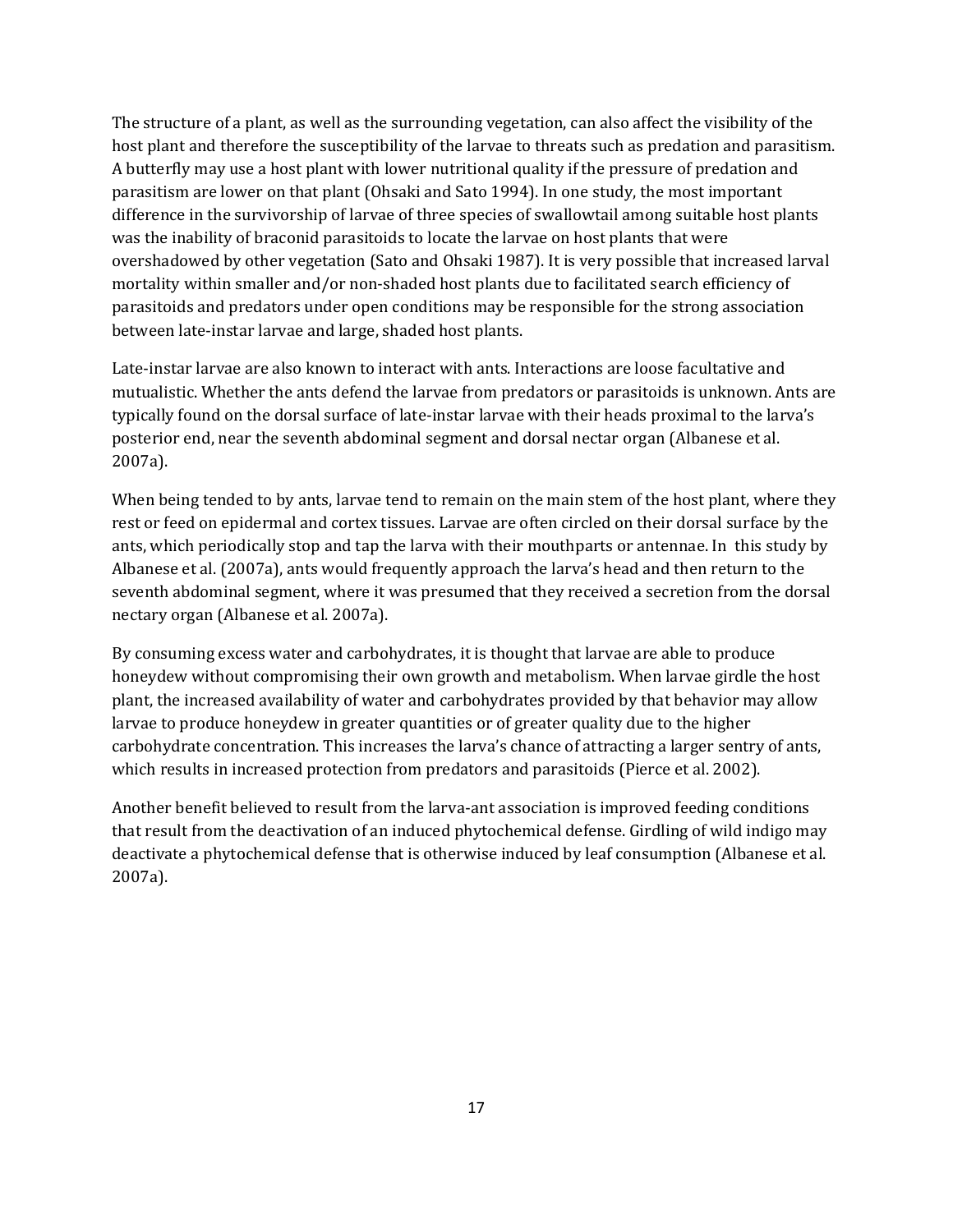### **VI. Threats:**

The same factors that are leading in the decline of the Karner blue are also leading to the decline of the frosted elfin including vegetative succession, fire suppression, and a loss of historical habitat (State of New York Endangered Species Working Group 1994). The *Baptisia* feeder has suffered from the same factors as the lupine feeder and probably also was greatly reduced by gypsy moth spraying of Long Island in 1957 (Schweitzer 1993a, State of New York Endangered Species Working Group 1994).

The greatest threat is residential and commercial development, which reduces potential habitat and/or fragments the landscape, preventing subpopulations from interacting. The second greatest threat is the suppression of natural processes that create and maintain lupine and frosted elfin habitat. This leads to the habitat degradation as trees or other shading vegetation gradually close in; while lupine may continue to persist for a time as non-flowering plants or become dormant, such heavily shaded plants appear of little utility to the butterflies (O'Brien, unpublished report).

Non-native species encroachment is another threat that can either stand alone or in conjunction with the threat of development, fire suppression and/or canopy closure. Relative to other biota, Lepidoptera respond quickly to environmental changes, so the impact of non-native species may be rapid and severe, especially for oligophaous species like frosted elfins (Thomas et al. 2004).

Non-native vegetation may affect frosted elfin populations more dramatically than normal succession of open habitat. This may be due to the fact that some non-native species can alter the soil characteristics and change them from the xeric, nutrient-poor conditions that are characteristic of lupine and wild indigo habitat (e.g. black locust) (Malcolm et al. 2008) . This suggests that other factors which correlate with non-native shrub cover, such as management regime and site history, are also important (Albanese et al. 2007b).

Even some native species can out-compete lupine and other components of suitable frosted elfin habitat in the absence of natural and anthropgenic disturbance regimes. Scrub oak (*Quercus ilicifolia, Q. prinoides), c*reeping dewberry, a native *Rubus* species, can overgrow lupine and grasses very quickly, developing mats or thickets that eliminate sunlight reaching larval host plants. (APBPC, 2010; O'brien unpublished 2009).

Invasive species that pose a threat to frosted elfin habitat include oriental bittersweet (*Celastrus orbiculatus*), spotted knapweed (*Centaurea maculosa*) , Japanese knotweed (*Polygonum cuspidatum*), European swallow-wort (*Cynanchum rossicum*), garlic mustard (*Alliaria petiolata*), and invasive grasses. Black locust (*Robinia pseudoacacia*) is an especially problematic species in the Albany Pine Bush Karner Recover Unit; it also occurs in the Saratoga Sandplains but at a much lower density (O'Brien unpublished 2009).

Even where habitat is maintained in an open condition, incompatible management and other activities can destroy the ability of the butterflies and their host plants to survive. Lupine patches along roadsides may be affected by poorly timed municipal mowing. If patches are mowed during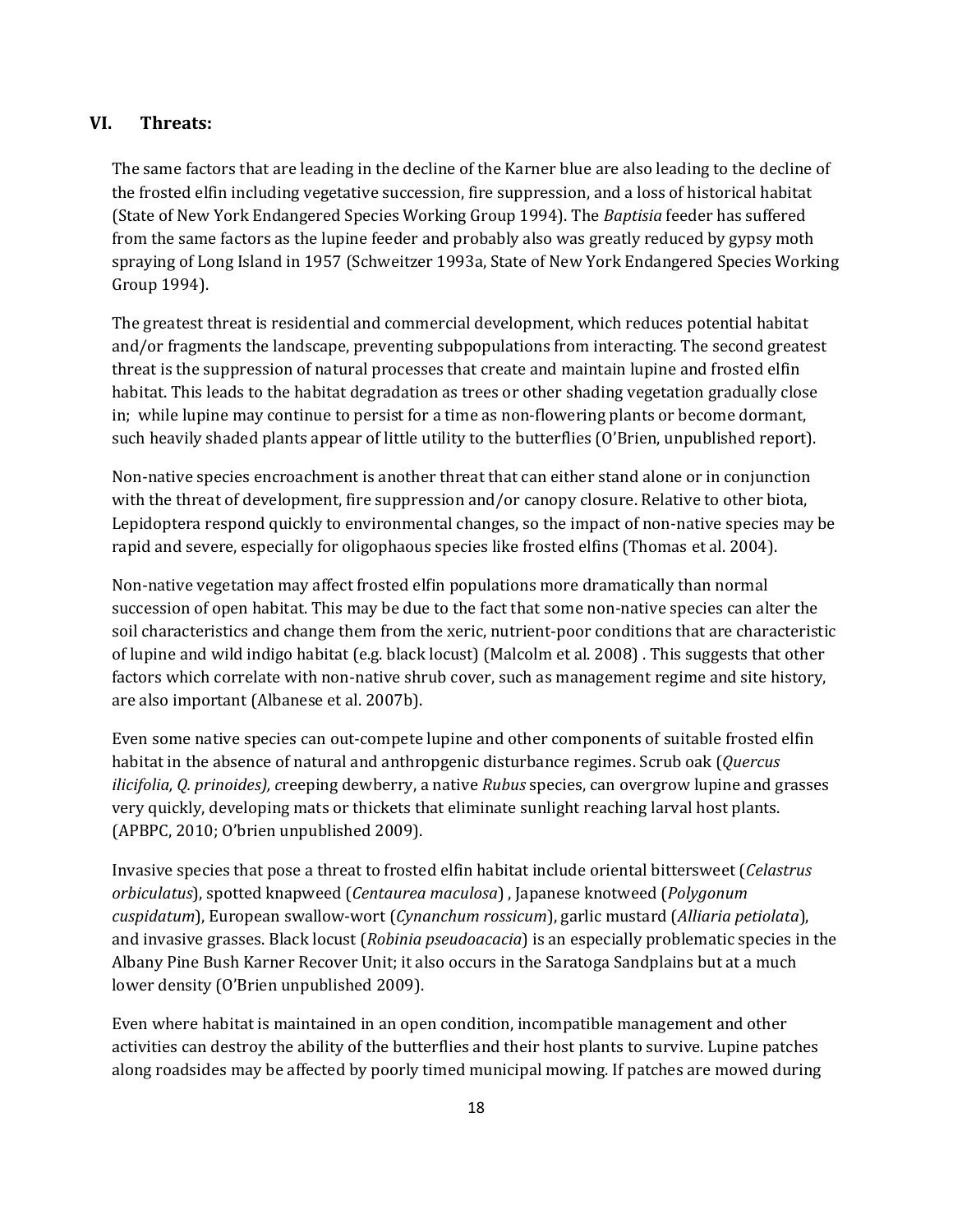the active lupine growing period, larvae may be crushed or deprived of food. Herbicide application at this time can also kill lupine plants. In addition, these areas are often used as opportunistic dumping grounds for yard waste or other debris which buries lupine and encourages the spread of invasive plants (O'Brien unpublished 2009).

Pesticide use is another direct threat. Herbicides are dangerous to host plants when used both on powerline right-of-ways and for personal use in backyards (O'Brien, pers. comm. 2010), as well as insecticides including mosquito spraying, which may be done to eradicate Triple E (Eastern equine encephalitis) (Williams, pers. comm. 2010).

Although presently discontinued, the Town of Wilton routinely used aerial spraying to control mosquitoes in the past. Hand or truck spraying by landowners is much more difficult to control and may pose a threat to small subpopulations (O'Brien, pers. comm. 2010) and the potential exists for this threat to resurface on a larger scale again if demand increases for sprays to kill mosquitoes, EEE, ticks, and other threats to human health.

Frosted elfin larvae are also susceptible to *Bacillus thuringienesis* (Bt), which is used to control gypsy moths (*Lymantria dispar*). Currently, the New York State Department of Environmental Conservation prohibits aerial spraying within 100 feet of a Karner blue butterfly subpopulation, but if frosted elfins are affected by the spray as well, populations of elfins persisting where the Karner has vanished are vulnerable.

Although secondary to most other threats in some areas (Bried, pers. comm. 2010), overgrazing of host plants can also impact frosted elfin populations. Lupine flowers and leaves are often eaten by deer (*Odocoileus virginianus*), wood chucks (*Marmota monax*), and rabbits (*Sylvilagus floridanus*). Feeding deer may pull young plants right out of the ground and a loss of plants and flowers reduces the ability of lupine to spread and maintain a continual recruitment of young plants. Over a period of time a patch may die out entirely. Browse on lupine and other flowers also causes deprivation of nectar sources during the adult flight (O'Brien unpublished 2009).

Although the problem does not appear to be huge or widespread, a number of observations have supported this hypothesis. McCabe (1995) believed that overgrazing by deer may have contributed to the decline of lupine in the Albany Pine Bush between 1975 and 1987. Schweitzer (pers. obs. *in* McCabe 1995) suspected overgrazing by deer as the cause of the extirpation of the frosted elfin and mottled duskywing skipper at 2 serpentine barrens in Pennsylvania. Wagner (unpublished data) observed New Jersey tea grazed to nearly ground level in a small remnant barrens habitat in Connecticut (Wagner et al. 2003).

Unplanned wildland fire is another less-frequent threat. The Saratoga Sandplains unit has a history of fire due to the railroad that cuts through the western part of the recovery unit from northeast to southwest in Wilton. As recent as 2006, two separate incidences of fires occurred in early spring, both caused by railroad activities. One of the fires burned into Karner-occupied habitat. When wild fire does occur, the impacts can involve not only direct burning of vegetation and butterflies, but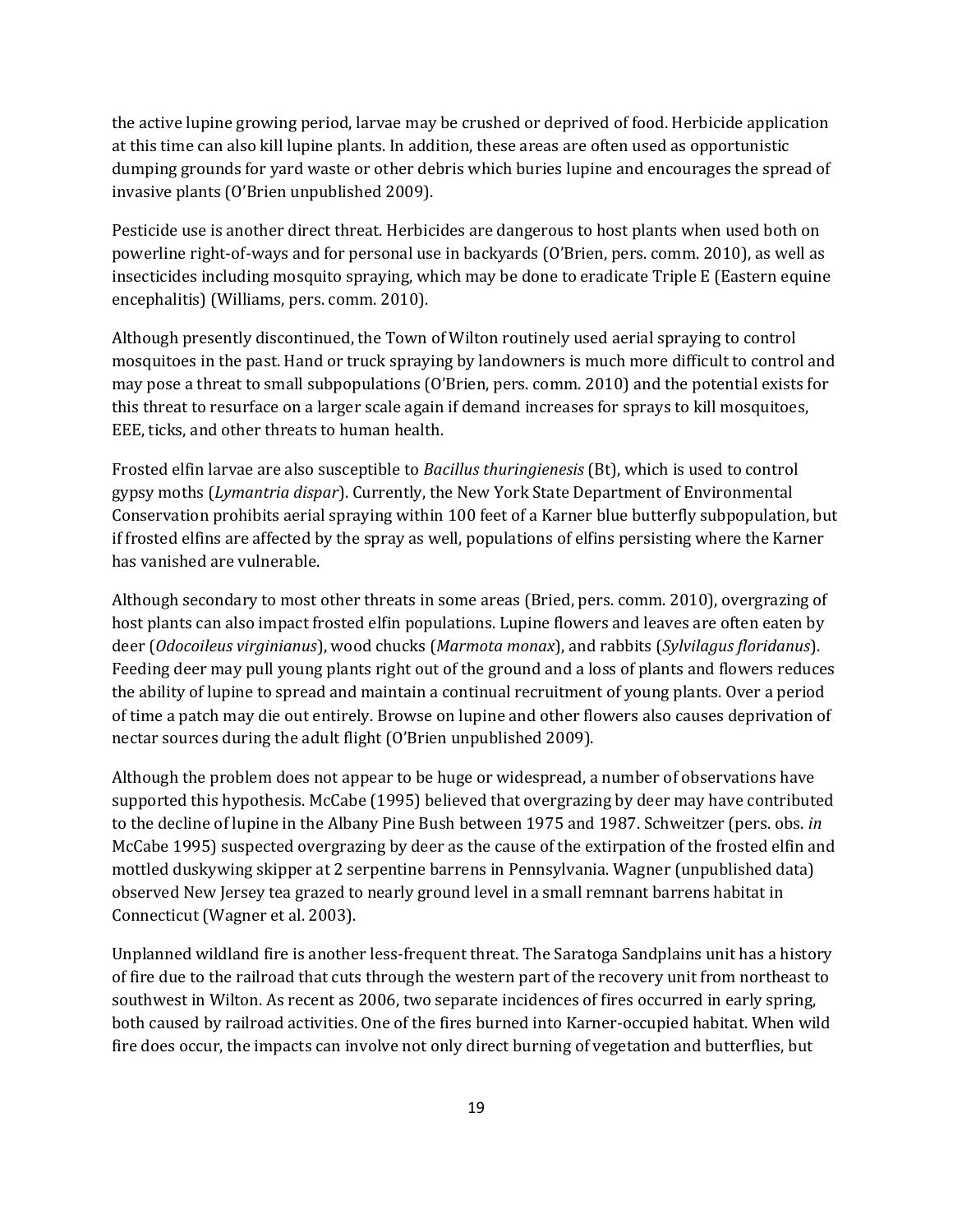also crushing vegetation and butteflies by the fire suppression personnel, and firefighting equipment (O'Brien unpublished 2009).

ATV use negatively impacts populations where host plants are crushed and/or uprooted. This problem is most prevalent along powerline right-of-ways, where bans from ATV use are not always enforced. This is a major problem in Queensbury, as much of the habitat is along powerline right-ofways (O'Brien, pers. comm. 2010). In more controlled areas, use by ATVs can be discouraged by installing blockades and fences at trail heads, as has been done in the Albany Pine Bush (Bried, pers. comm. 2010).

Invertebrate herbivores can compete for host plant resources and are a threat that may continue to increase in coming years due to climate change. An exotic thrip (*Odontothrips loti*) was found in the Saratoga Sandplains recovery unit in 2007 and has spread, as it can be very easily transported between sites by contamination of clothing. The thrip feeds in the developing flower buds and can deform the flower and stem, resulting in reduced seed production, and it may also cause the leaves to be stunted and yellow (O'Brien unpublished report 2009).

Other invertebrate herbivores that feed on lupine may pose a threat if they out-compete larvae for food, cause lupine to senesce early, or interfere with flowering and seed production. In some years, heavy aphid (Aphididae) infestations were evident on many lupine plants. Mildew (*Erysiphe polygoni*) appears on lupine leaves in early summer. Introduced helical bagworm (*Apterona crenulla* form *helis* Siebold) affects many lupine plants in the Albany Pine Bush, but at this time as not been seen on lupine in the Saratoga Sandplains (O'brien unpublished report 2009). There may be other diseases that attack lupine which are, as yet unknown, and the threat may increase with climate change.

Climate change is signicant concern as an increasingly significant contributor to the global extinction crisis. Although global society is attempting to control climate change through actions such as regulatory mechanisms to reduce greenhouse gas emissions, the earth will continue to experience changes in its climate for 1,000 or more years after emissions stop (Solomon et al. 2009). For living organisms, the impacts of climate change may be direct (i.e. heat stress) or indirect (i.e. change in habitat) (LeDee, unpublished) and frosted elfins are likely to respond to both.

The frosted elfin was classified as "extremely vulnerable" (EV) to predicted climate change in an assessment of vulnerability conducted by the New York Natural Heritage Program. Its abundance and/or range extent within geographical area assessed is extremely likely to substantially decrease or disappear by 2050 (Schlesinger et al. 2011).

Like the Karner blue, the survival of frosted elfin eggs and larvae are central to population persistence and their host plant is essential to larval survival, as that stage is sensitive to both the availability and the quality of lupine. The emergence of wild lupine is linked to ambient temperature (Pavlovic and Grundel 2008) and high temperatures advance the senescence , or seasonal aging, of wild lupine, which reduces its nutritional quality (Grundel 1998a). Droughts or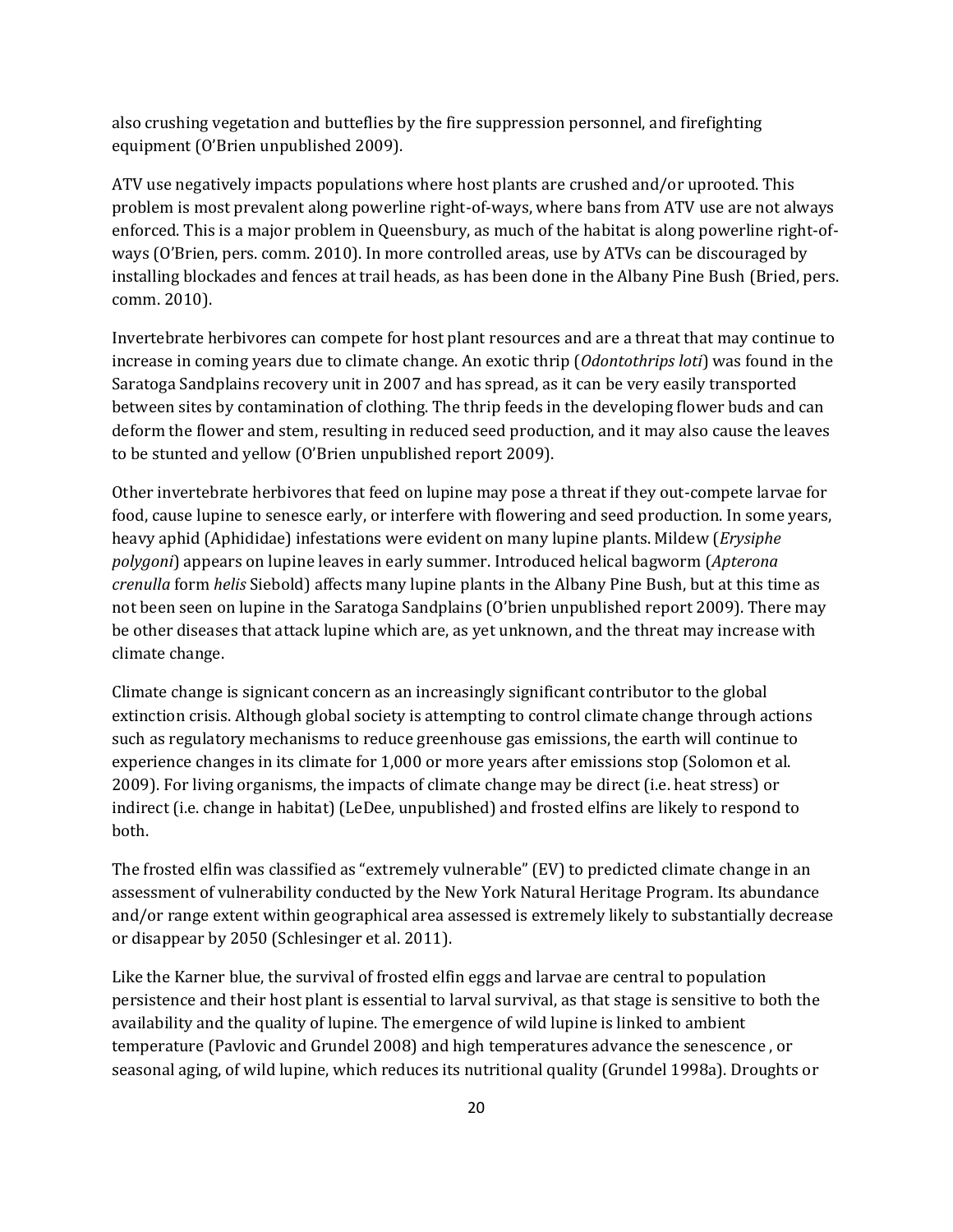conditions of low precipitation also reduce lupine availability and quality. There is a clear link between lupine quality and Karner blue larval survival where a diet of poor quality lupine reduces larval survival considerably (Grundel et al. 1998b). The same effects can probably be expected from frosted elfins.

In addition to larval mortality, increases in adult mortality are expected. Karner blues exhibit heat stress at 35-36<sup>o</sup>C and reduce foraging activity (LeDee unpublished report 2010). Pupal mortality also appears significant when ambient temperatures exceed 350C (N. Gifford unpublished data). Although frosted elfin densities co-vary strongly with increasing temperature, individuals exhibit heat minimizing behaviors such as perching within shaded vegetation at temperatures  $>27\degree C$ (Swengel 1996).

### **Are there regulatory mechanisms that protect the species or its habitat in New York?**



The frosted elfin is protected by its status as state-listed Threatened.

# **Describe knowledge of management/conservation actions that are needed for recovery/conservation, or to eliminate, minimize, or compensate for the identified threats:**

All suitable habitats require disturbance, such as fire or mowing, to impede succession. Where fire is used, unburned habitat patches, or refugia, are needed since Indigo (Baptisia spp.) feeders will usually have very high mortality in these areas. Although Lupine (Lupinus perennis) feeders, which pupate in the sand, may not have the same high mortality rates, they may leave the burned areas. Winter mowing is a proven management option, but the footprint of the machinery should be minimized in order to avoid crushing the pupae. Populations can be maintained for decades with mowing. Generally, management that works for the Karner Blue (*Plebejus melissa samuelis)* should work for the co-occurring Frosted Elfin,. Shelter from wind and the proximity of trees may be important for Wild Indigo feeders, although the adjacent habitat may be brushy with few trees. Maintaining connectivity of colonies where they are clustered is important and is likely to be critical for long term persistence of populations (New York Natural HeritageProgram 2009).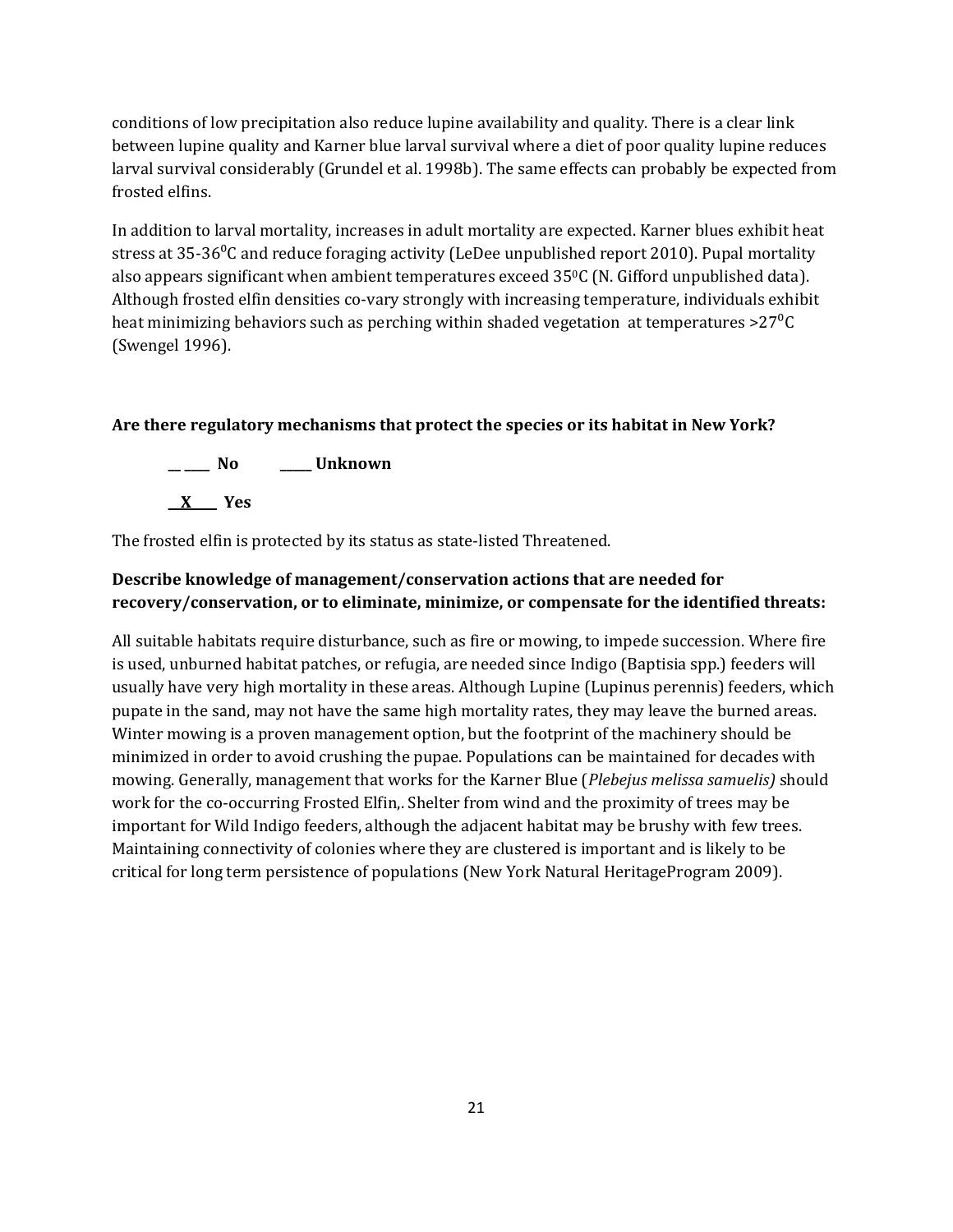## **VII. References**

- Albanese, G., M.W. Nelson, P.D. Vickery, and P.R. Sievert. 2007a. Larval feeding behavior and ant association in frosted elfin, *Callophrys irus* (Lycaenidae). Journal of the Lepodopterists' Society 61:61-66.
- Albanese, G., P.D. Vickery, and P.R. Sievert. 2007b. Habitat characteristics of adult frosted elfins(*Callophrys irus*) in sandplain communities of southeastern Massachusetts. Biological Conservation 136:53-64.
- Albany Pine Bush Preserve Commission. 2010. Management Plan and Final Environmental Impact Statement for the Albany Pine Busn Preserve. Albany, NY. 128 pp.
- Bried, J. T., J. E. Murtaugh, and A. T. Dillion. 2012. Local distribution factors and sampling effort guidelines for the rare frosted elfin butterfly. Northeastern Naturalist 19: 673-684.
- Glassberg, J. 1993. Butterflies through binoculars: a field guide to butterflies in the Boston-New York- Washington region. Oxford University Press, New York, New York, USA.
- Grundel, R., N.B. Pavlovic, and C.L. Sulzman. 1998a. Habitat use by the endangered Karner blue butterfly in oak woodlands: the influence of canopy cover. Biological Conservation 85:47-53.
- Malcolm, G.M., Bush, D.S., Rice, S.K., 2008. Soil nitrogen conditions approach preinvasion levels following restoration of nitrogen-fixing black locust (*Robinia pseudoacacia*) stands in a pine oak ecosystem. Restor. Ecol. 16, 70–78.
- NatureServe. 2009. NatureServe Explorer. <http://natureserve.org>. Accessed 30 November 2012.
- Nelson, M.W., 2002. Element abstract: *Callophrys irus*. Massachusetts Natural Heritage Program and Endangered Species Program, Division of Fisheries and Wildlife. Westborough, Massachusetts, USA.
- New York Natural Heritage Program. 2009. Frosted elfin conservation guide. New York Natural Heritage Program, Albany, New York, USA.
- Opler, P.A., and G.O. Krizek. 1984. Butterflies east of the Great Plains. Johns Hopkins University Press, Baltimore, Maryland, USA.
- Opler, P.A., and V. Maniikul. 1992. A field guide to eastern butterflies. Houghton Mifflin Company, Boston, Massachusetts, USA.
- Pfitsch, W.A., and E.H. Williams. 2009. Habitat restoration for lupine specialist butterflies. Restoration Ecology 17:226-233.